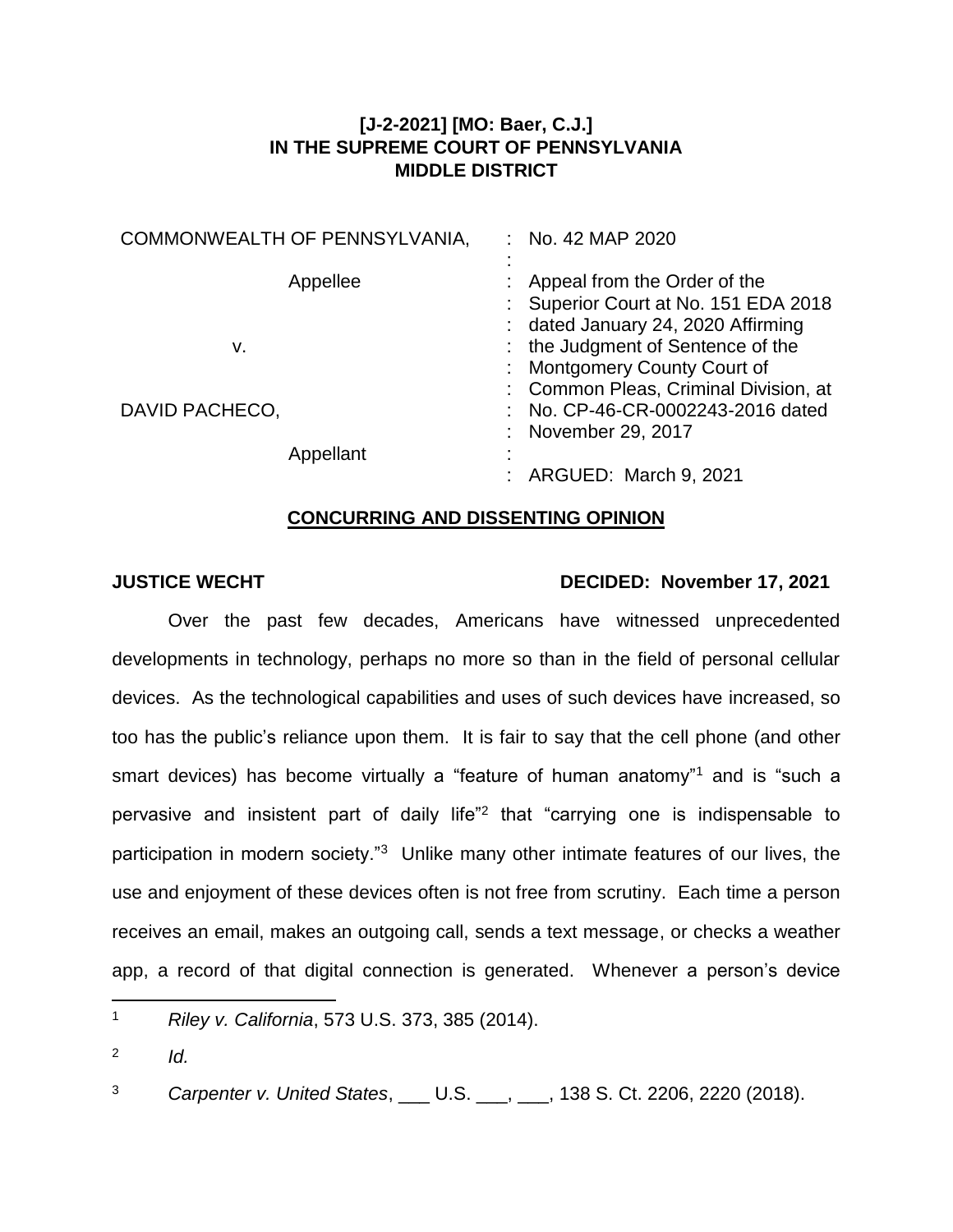connects to a cell tower as he or she moves about in public, whether by foot or vehicle, a record is created. Such a record—known as cell-site location information ("CSLI")—can tell a detailed story about us, potentially revealing our "familial, political, professional, religious, and sexual associations."<sup>4</sup> And when such personal history falls into the hands of law enforcement, it can prove quite incriminating.

In *Carpenter v. United States*, the United States Supreme Court characterized historical CSLI records as depicting the "privacies of life," areas in which people generally retain "a legitimate expectation of privacy."<sup>5</sup> But this case does not concern the use of cell-site records to track an individual's historical movements. Rather, the threshold question that we must answer is whether the same expectation of privacy exists when law enforcement uses CSLI to track the person *in real time*. I agree with the learned Majority's conclusion that *Carpenter*'s expectation-of-privacy ruling applies "with equal force to the collection of real-time CSLI."<sup>6</sup> For constitutional (and privacy) purposes, there is no meaningful difference between the use of historical records by law enforcement in order to recreate a person's past movements and the use of the same records as they are being created in real time to follow a person as he travels.<sup>7</sup> Both efforts provide law

5 *Id*.

<sup>4</sup> *Id.* at 2217 (cleaned up).

 $6$  Maj. Op. at 21.

 $7$  As the Majority notes, the "pings" used to track a person in real-time enables law enforcement to locate a person within thirty meters of his or her actual location, and, as was the case here, this method of surveillance generally is not proscribed by any geographical boundaries. *See Id.* at 7 n.8. A police officer based in Erie, Pennsylvania, has the ability to request that a cellular company "ping" a person's cellular device and, almost instantaneously, the officer can locate that person in Selma, Alabama, to within about ninety feet—or the approximate distance between home plate and first base on a professional baseball field. It is hardly disputable that this awesome ability implicates the same privacy concerns recognized by the Supreme Court in *Carpenter*.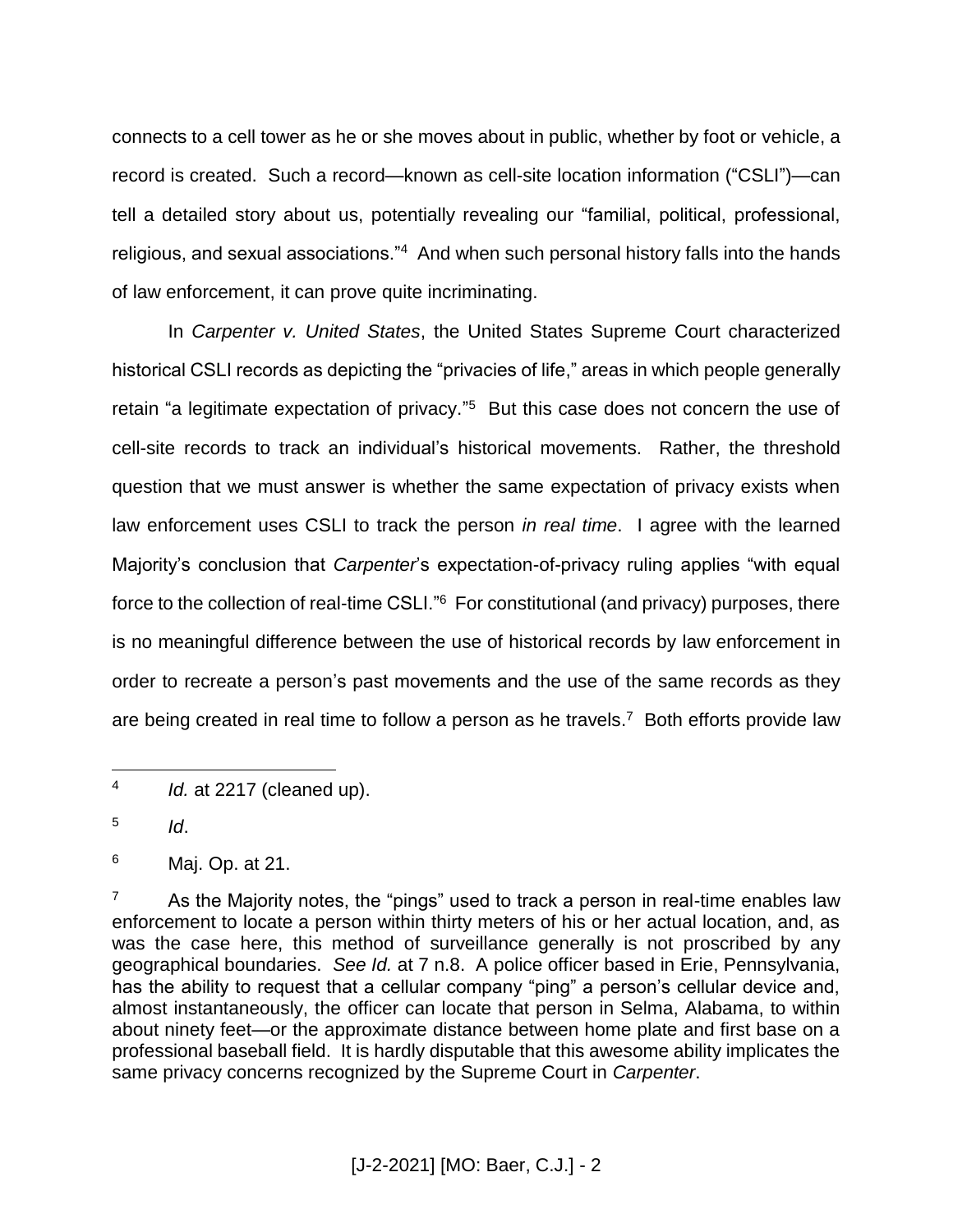enforcement with an expansive peek into aspects of life that a person reasonably expects to keep private. Thus, I join parts I-VI of the majority opinion.

Having found that a person has an expectation of privacy in the records created by the use of cellular devices, the *Carpenter* Court erected an initial barrier between the government and those records. This initial barrier is far from insurmountable. It is instead "a familiar one," and it can be overcome in a "familiar" way: the police must simply "get a warrant."<sup>8</sup> In this case, Montgomery County officials and law enforcement officers did not get a search warrant before tracking David Pacheco's movements in real time. Instead, they obtained an "order" pursuant to Pennsylvania's Wiretap Act. <sup>9</sup> The operative provision of the Act empowers a trial court to authorize law enforcement officials to track a person in real time based merely upon a finding "[t]hat there is probable cause to believe that information *relevant to an ongoing criminal investigation* will be obtained."<sup>10</sup> This standard is far less stringent than what the United States and Pennsylvania Constitutions typically require. Orders issued under this standard are not the functional equivalent of search warrants issued in compliance with constitutional dictates. Because allowing this lower criterion to persist in the law will permit unwarranted intrusions into individuals' privacy, this section of the Wiretap Act is plainly unconstitutional, and should be stricken. Relying upon an inaccurate characterization by Pacheco of his own argument, the Majority declines to address the constitutionality of the relevant section of the Wiretap Act. This decision will countenance an intolerable number of unconstitutional invasions

<sup>8</sup> *Carpenter*, 138 S. Ct. at 2221.

<sup>9</sup> *See generally* 18 Pa.C.S. §§ 5701-82; *see also id.* §§ 5772-73 (setting forth the requirements for, and contents of, an order authorizing mobile communications tracking).

<sup>10</sup> *Id*. § 5773(a) (emphasis added).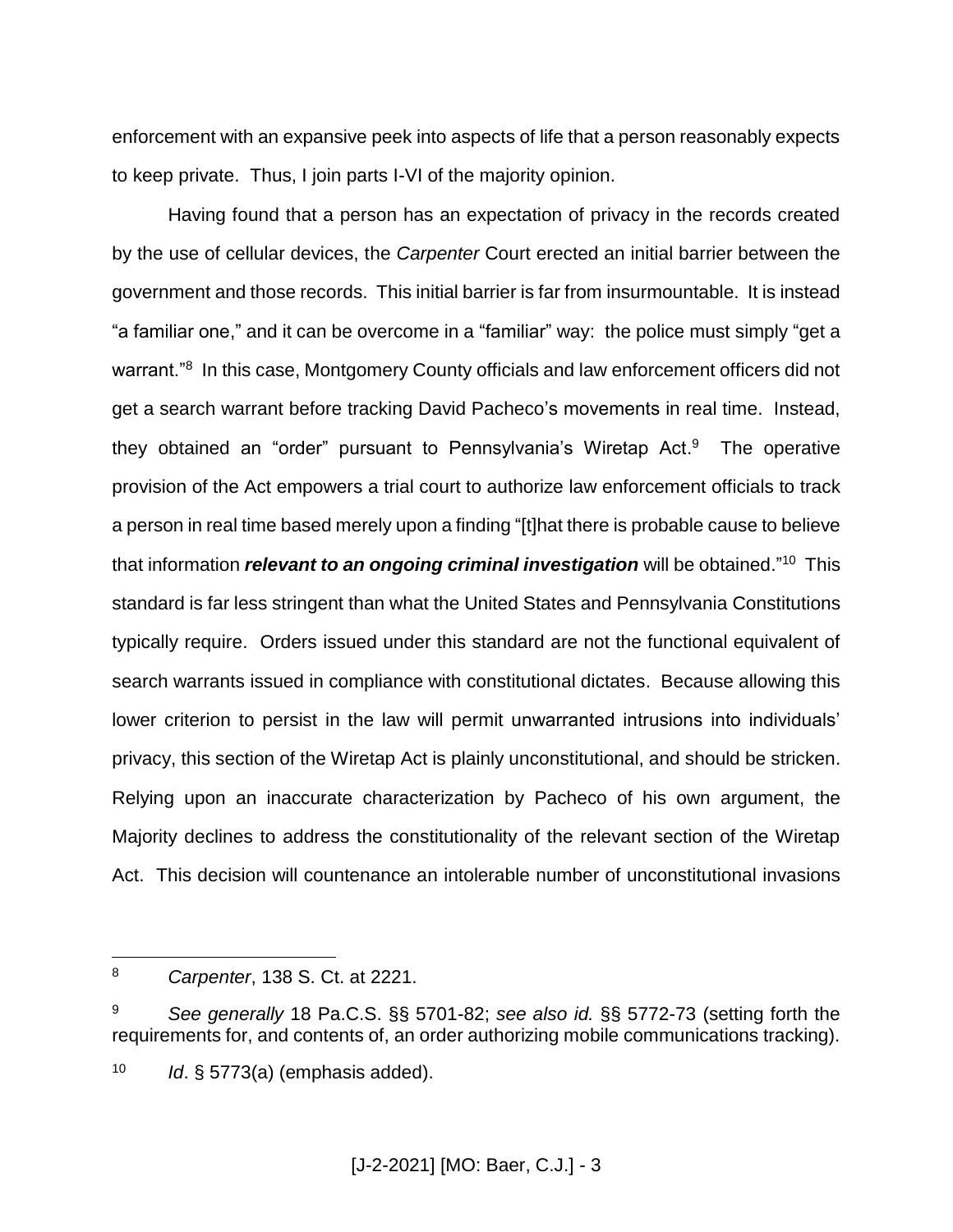of privacy until the issue returns to this Court. Accordingly, I respectfully dissent as to parts VII and VIII.

As a general rule, Pennsylvania law prohibits anyone, including law enforcement officials, from using electronic devices to discretely intercept communications or to track a person's movements.<sup>11</sup> At times, however, such covert surveillance is essential to the success of a criminal investigation. Undoubtedly mindful of this reality, the General Assembly built into the Wiretap Act a two-step mechanism for obtaining a court order authorizing otherwise prohibited electronic interception or surveillance, including the collection of "mobile communications tracking information."<sup>12</sup> First, pursuant to Section 5772, a prosecutor must file a formal application with a particular court, wherein the prosecutor must, *inter alia*, (1) provide to the court his or her identity and authority and the identity of the law enforcement entity performing the investigation; (2) certify that the information sought by the electronic surveillance is relevant to the investigation; and (3) submit an affidavit by a law enforcement officer establishing probable cause for the issuance of the order as described in Section 5773.<sup>13</sup> Second, if the requirements of Section 5772 are satisfied, the court reviewing the petition "shall enter an *ex parte* order" authorizing the requested action.<sup>14</sup> The order must contain certain information, including: (1) the existence of probable cause to believe that the targeted telephone will provide

<sup>11</sup> *Id.* § 5771(a) (providing that "no person may install or use a pen register or a trap and trace device or a telecommunication identification interception device without first obtaining a court order under section 5773").

<sup>&</sup>lt;sup>12</sup> "Mobile communications tracking information" is defined by the Wiretap Act as "[i]nformation generated by a communication common carrier or a communication service which indicates the location of an electronic device supported by the communication common carrier or communication service." *Id.* § 5702.

<sup>13</sup> *Id.*  $\frac{1}{5}$  5772(b)(1)-(3).

<sup>14</sup> *Id.* § 5773(a).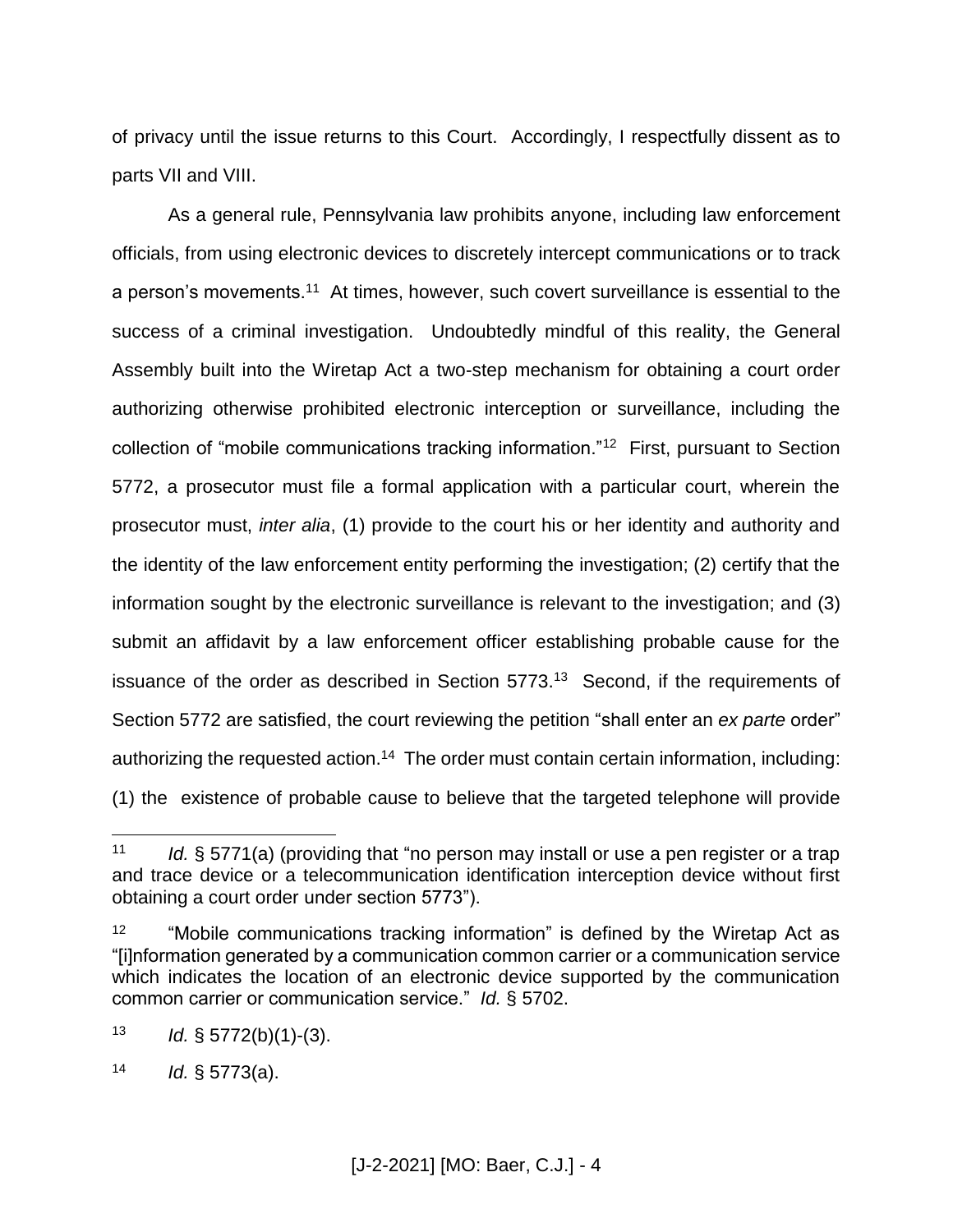information relevant to an investigation; (2) the identity of the person who owns the device being targeted (or at least the person expected to be using that device); (3) the identity of the subject of the investigation; (4) the physical location of the telephone in some instances; and (5) a statement of the crimes being investigated and to which the electronic surveillance will relate.<sup>15</sup>

A Section 5773 order is not a formal search warrant. Indeed, the words "Search Warrant" do not appear anywhere on the order. Nor is the order a standard form that includes all of the typical sections that a formal search warrant contains. In fact, no one involved in its issuance or execution refers to these orders as search warrants.

But labels and titles are not the source a document's legal effect. It is the substance of the document or order that matters. For this reason, the Supreme Court of the United States has held that a court order can function as a search warrant, so long as the order contains certain fundamental elements. The High Court identified the essential elements of a search warrant in *Dalia v. United States*. *<sup>16</sup>* In that case, the Department of Justice sought to intercept telephone conversations between stolen goods conspirators, one of whom was Lawrence Dalia.<sup>17</sup> The Department applied for, and received, authorization to wiretap Dalia's phone pursuant to Title III of the Omnibus Crime Control and Safe Streets Act of 1968.<sup>18</sup> After intercepting Dalia's telephone calls, the Department requested an extension of the Title III order to include a wiretap for Dalia's

<sup>15</sup> *Id.*  $\S$  5773(b)(1)(i)-(v).

<sup>16</sup> 441 U.S. 238 (1979).

<sup>17</sup> *Id*. at 241.

<sup>18</sup> *Id*. (citing 18 U.S.C. §§ 2510-2520).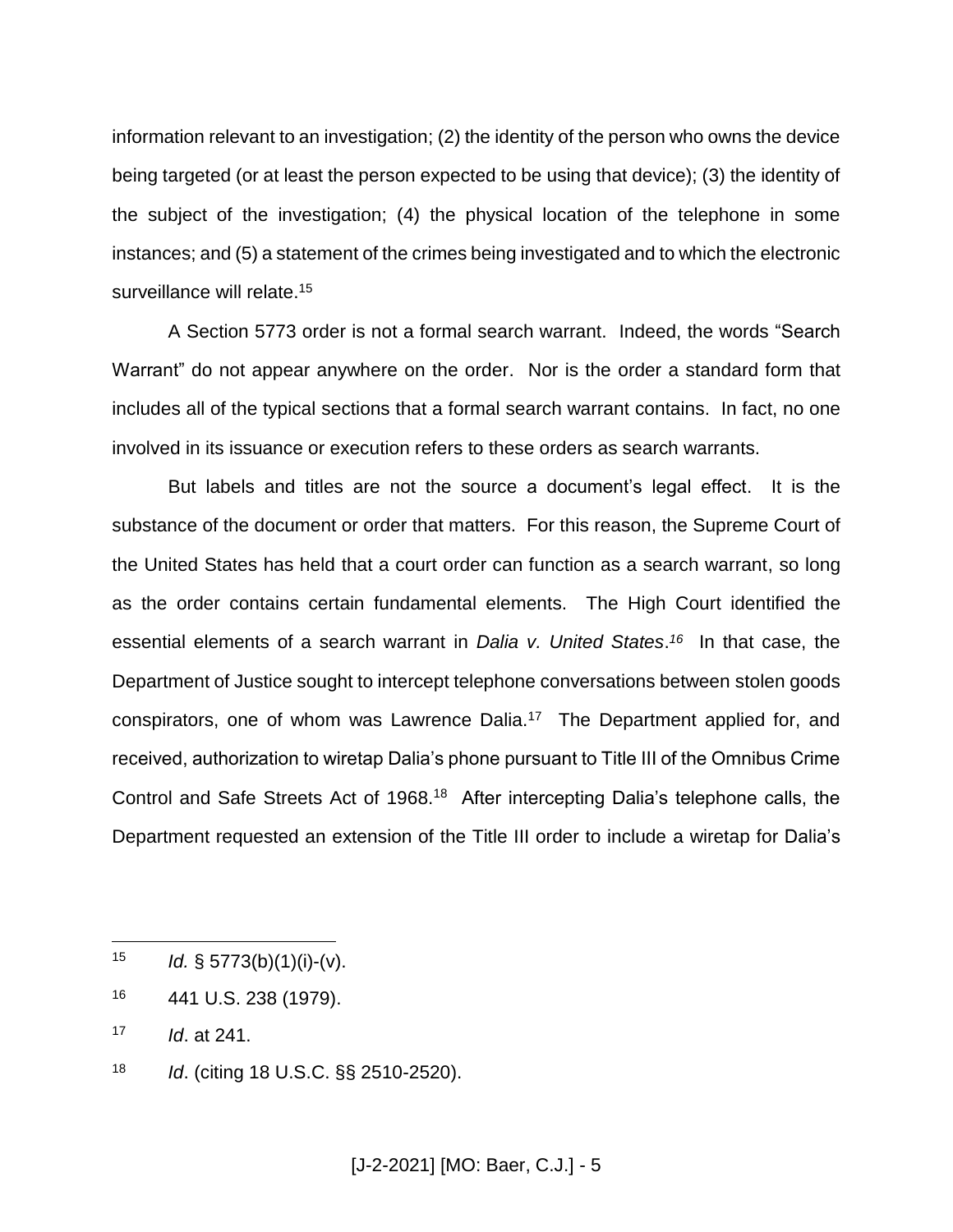office; the court granted the request.<sup>19</sup> The information obtained via this electronic surveillance led to a five-count indictment against Dalia.<sup>20</sup>

Dalia moved to suppress the intercepted evidence, arguing, *inter alia*, that the federal agents were not authorized to enter his office to install the interception device without a valid search warrant because the Title III order was constitutionally insufficient.<sup>21</sup> The District Court found that the order was the functional equivalent of a valid search warrant, and that entering Dalia's office pursuant thereto was the most reasonable and limited intrusion necessary to execute the order. 22 Thereafter, Dalia was convicted, and the Third Circuit, after rejecting Dalia's argument that a separate warrant was required for the entry into his office, affirmed Dalia's judgment of sentence. $^{23}$ 

The Supreme Court granted *certiorari* and, pertinent to the present case, rejected Dalia's claim that a formal search warrant was required before law enforcement could enter his premises to install an electronic interception device. The Court held that a court order, including a Title III order, can serve as the functional equivalent of a search warrant, and can authorize any action that would be permissible by search warrant, so long as the order meets certain criteria.<sup>24</sup> The Court explained that:

[t]he Fourth Amendment requires that search warrants be issued only "upon probable cause, supported by Oath or affirmation, and particularly describing the place to be searched, and the persons or things to be seized." Finding these words to be "precise and clear," this Court has interpreted them to require only three things. First, warrants must be issued

- <sup>21</sup> *Dalia*, 441 U.S. at 245.
- <sup>22</sup> *Id*. at 246.
- <sup>23</sup> *Id.*

 $\overline{a}$ 

<sup>24</sup> *Id.* at 258-59.

<sup>19</sup> *Id*. at 242.

<sup>20</sup> *Id.* at 243.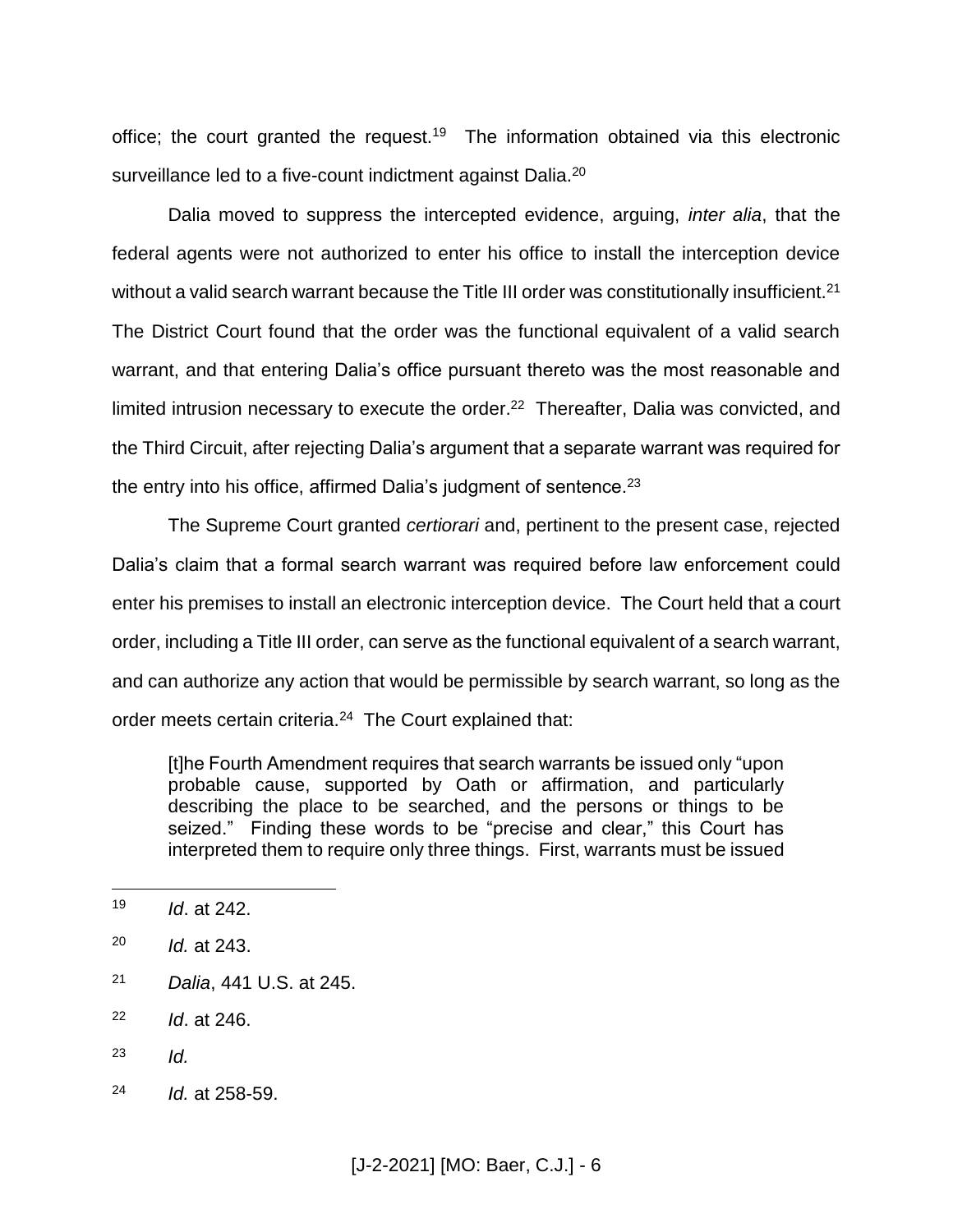by neutral, disinterested magistrates. Second, those seeking the warrant must demonstrate to the magistrate their probable cause to believe that "the evidence sought will aid in a particular apprehension or conviction" for a particular offense. Finally, "warrants must particularly describe the 'things to be seized,'" as well as the place to be searched.

*Dalia*, 441 U.S. at 255 (citations omitted). The Court concluded that the Title III order was constitutionally adequate, as it contained all of the requisite elements of a traditional search warrant, including the provision of sufficient probable cause to support the magistrate's determination that Dalia "had been and was committing specifically enumerated federal crimes" and that he was using his office to facilitate the commission of those crimes. 25

The question here then becomes whether the Section 5773(a) order that permitted law enforcement to track Pacheco's multi-state movements contained all of the constitutionally necessary elements—*i.e.*, whether the order functioned as though it were a formal search warrant. The answer to this question turns upon the constitutional adequacy of the probable cause element of Section 5773(a), which permits a search to occur based upon proof of probable cause "to believe that information relevant to an ongoing criminal investigation will be obtained from the targeted telephone." To distill the question even further, the real crux of the matter is whether the phrase "relevant to an ongoing criminal investigation" permits a judicial officer to issue a Section 5773(a) order based upon something less than the standard for probable cause mandated by our Constitutions. If that degree of proof falls below the traditional standard, then the Section 5773(a) orders that were issued in this case would be the least of the Commonwealth's worries. This circumstance would mean that each and every search authorized pursuant to that inadequate standard would be deficient. In other words, the statute itself would be facially unconstitutional.

<sup>25</sup> *Id.* at 256.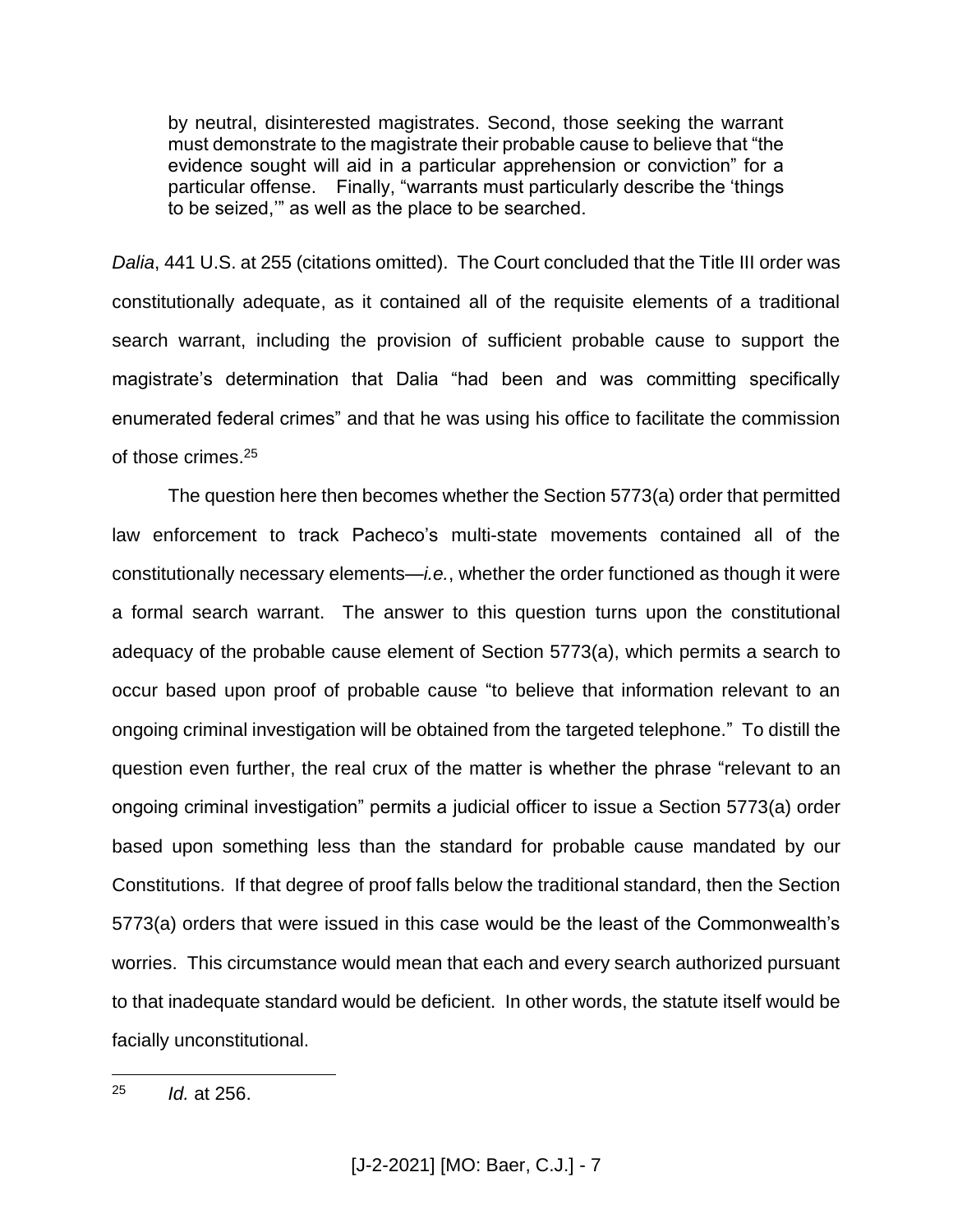The Majority declines to address this important legal question, deciding instead that Pacheco did not advance a facial challenge to Section 5773(a). I respectfully disagree with that determination.

Ahead of trial, Pacheco moved to suppress the multi-state tracking evidence. Among other claims, Pacheco argued that the tracking could not be authorized by anything less than a formal search warrant. For instance, in his November 18, 2016 "Supplement to Motion to Suppress Evidence," Pacheco argued that the tracking of his movements in real-time constituted a search that only could be authorized upon a showing of probable cause and upon the issuance of a valid search warrant. Def.'s Suppl. Suppression Mot., 11/18/2016, at 2 ¶ 6. Pacheco noted that, despite being constitutionally compelled to do so, no person associated with the investigation and subsequent surveillance applied for a search warrant. *Id.* at ¶ 5. He asserted that a search of this nature could not "be authorized merely by a court order." *Id.* at ¶ 7.

Pacheco reiterated this argument in his memorandum of law in support of his supplemental suppression motion. Therein, Pacheco insisted that "[e]ven [though] the Orders issued in the present case were authorized under the Wiretap Act, the Orders are violative of the Fourth Amendment to the United States Constitution, and Article I, Section 8 of the Pennsylvania Constitution, *because the Orders fail to satisfy the constitutional protections of the warrant requirement*." *See* Def.'s Mem. in Supp. of Suppl. Suppression Mot., 3/6/2017, at 14 (emphasis added). Then, in his second supplemental memorandum of law, Pacheco's argument shifted from an absolutist position in recognition of the fact that, when strictly construed, a court order can at times suffice as a substitute for a formal search warrant. *See* Def.'s Second Suppl.l Mem. Supp. Suppression Mot., 4/24/2017, at 1 ("To be constitutionally permissible, Court Orders authorizing surveillance pursuant to the Wiretap Act must contain the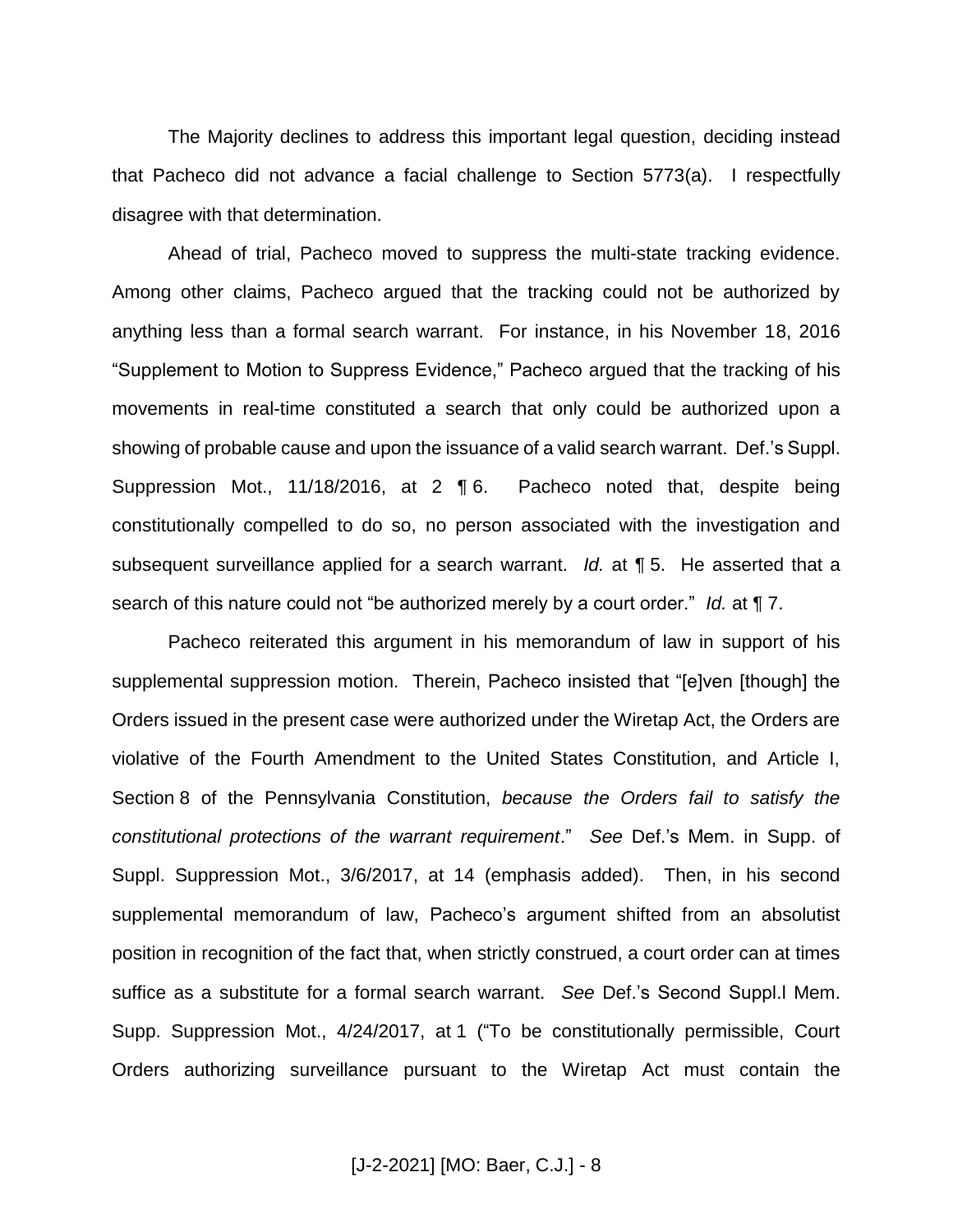constitutional safeguards which are equivalent to that of a warrant."). Pacheco conceded that, if strictly adhered to, the Wiretap Act could provide "sufficient safeguards" to authorize surveillance that otherwise would offend the "right to privacy protected by Article I, Section 8 of the Pennsylvania Constitution." *Id*. at 4.

Despite presenting this late-stage alternative argument, and despite focusing his arguments upon other issues related to the validity of the investigators' actions under the Wiretap Act, Pacheco never abandoned entirely his argument that the court orders are not search warrants.<sup>26</sup> His focus on other issues was reasonable, however, because, at the time, any facial challenge to the statute authorizing the multi-state tracking of his movements would have confronted a significant hurdle. Before Pacheco could have argued that a search warrant was required, he would have had to prove that the tracking, in fact, was a search. And to do that, he would have had to prove that he had an expectation of privacy in his movements. Two lines of Supreme Court precedents likely would have road-blocked that argument.

First, in *United States v. Knotts*, <sup>27</sup> the Court held that a person generally cannot invoke an expectation of privacy—at least not one that society would deem reasonable in his or her physical location or movements in public. The Court explained that any such expectation would be unreasonable, given that, by openly moving about in public, the

<sup>26</sup> *See* Pacheco's Super. Ct. Br., 151 EDA 2018, 7/25/2018, at 23 ("Appellant argued in the lower court that a warrant was required to engaged in such real-time location tracking of Appellant through his cell phone signal, and that the orders entered under the . . . Wiretap Act were not sufficient to satisfy constitutional safeguards."); *id*. at 28 (arguing that "a warrant was required to obtain his real-time CSLI under existing search and seizure jurisprudence prior to *Carpenter*").

<sup>27</sup> 460 U.S. 276 (1983).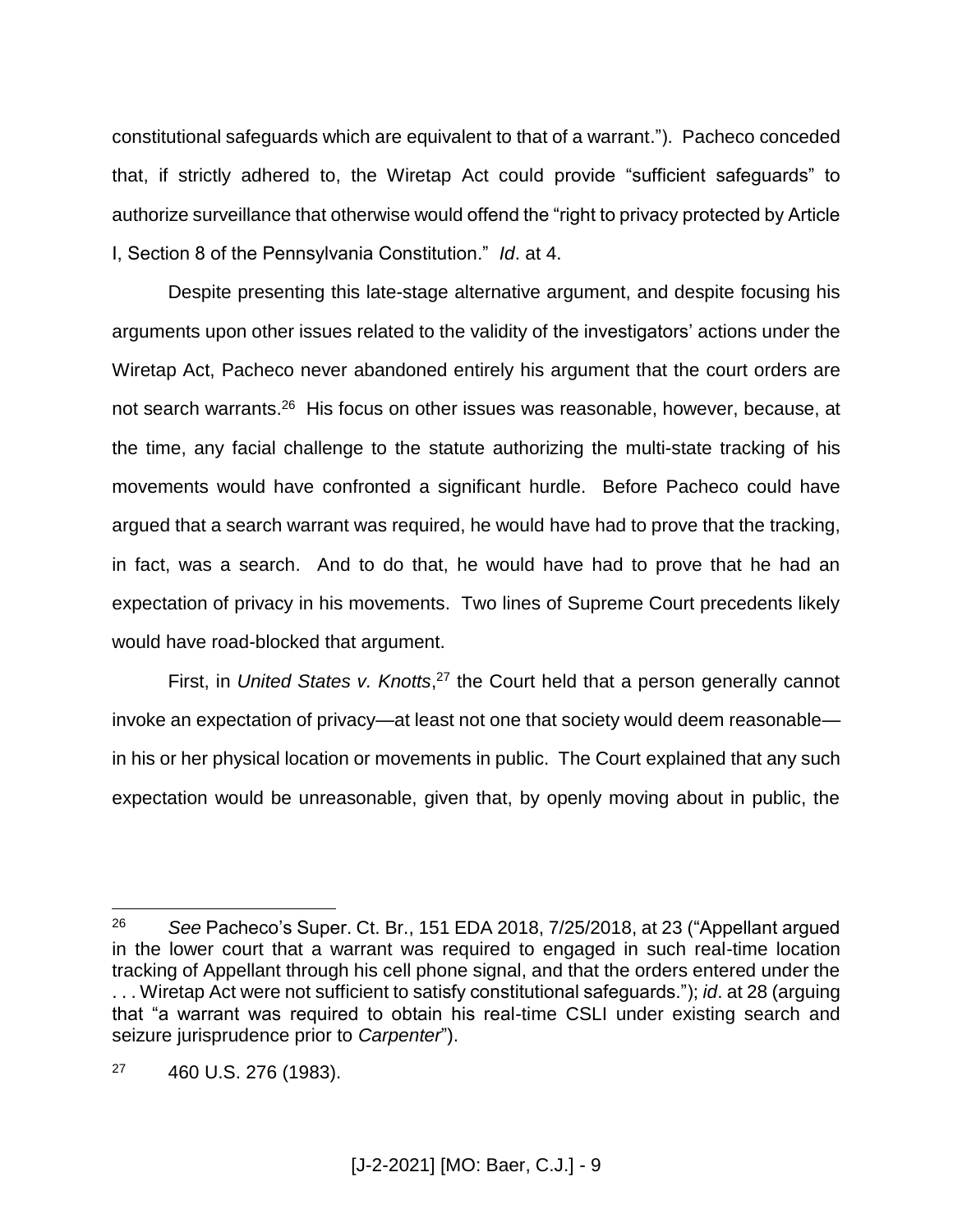person voluntarily has displayed his movements to anyone who cared to look.<sup>28</sup> The second line of cases involved the third-party doctrine. In *United States v. Miller*,<sup>29</sup> and in Smith v. Maryland,<sup>30</sup> the Supreme Court held that typically a person retains no reasonable expectation of privacy in information or records that he or she voluntarily exposes to third parties. With these precedents on the books and seemingly governing the case, Pacheco's attorney likely believed that any attempt to argue that Pacheco had an expectation of privacy in his movements up and down the eastern coast of the United States would fail.

But then the law changed dramatically. The decision in *Carpenter* significantly altered the landscape underneath (or the legal framework above) this case. In an instant, Pacheco arguably could claim an expectation of privacy in his movements and assert that the real-time tracking of his movements constituted a search for constitutional purposes. In his brief to the Superior Court, Pacheco reverted to his initial position that a court order, even one issued pursuant to the Wiretap Act, could not take the place of a validly issued search warrant. Pacheco also contended that, even if an order could be substituted for a warrant, a Section 5773(a) order was not the functional equivalent of a search warrant.<sup>31</sup> Of particular relevance here, in advancing this latter argument, Pacheco did not focus upon the specifics of his case or upon the sufficiency of the allegations contained within the four corners of the materials offered in support of the Section 5773(a) order. Pacheco

<sup>28</sup> *Id.* at 281-82; *but see United States v. Jones*, 565 U.S. 400, 412 (2012) (recognizing that a person's expectation of privacy in the records of his movement that were obtained using a GPS device installed on a vehicle).

 $29$  425 U.S. 435 (1976).

<sup>30</sup> 442 U.S. 735, 740 (1979).

<sup>31</sup> *See* Pacheco's Super. Ct. Br. at 28-32.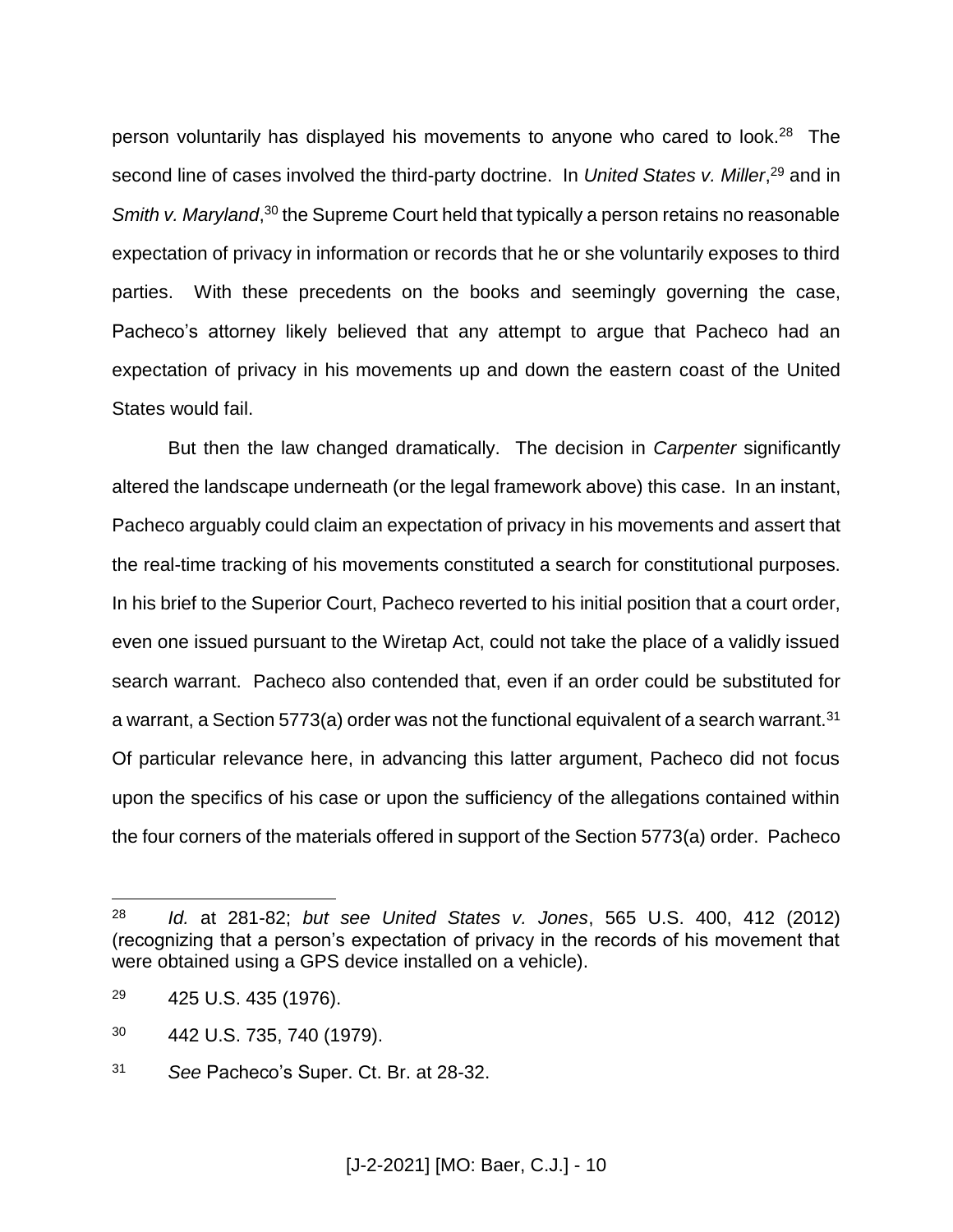argued instead that Section 5773(a) orders could not serve as search warrants because the orders may issue merely upon a demonstration of probable cause "that information relevant to an ongoing investigation" will be recovered, which he asserted is a lesser degree of proof than is needed to obtain a search warrant. Pacheco claimed that this requirement—which is universal to all Section 5773(a) orders—does not rise to the level of individualized suspicion necessary to satisfy constitutional demands.<sup>32</sup>

Pacheco continued this broad attack upon the validity of Section 5773(a) orders when he petitioned this Court for review of the Superior Court's decision affirming his judgment of sentence. In his Petition for Allowance of Appeal, Pacheco argued, *inter alia*, that a Section 5773(a) order is not based upon a "judicial determination of probable cause that the cell phone is being used in connection with the commission of a particular offense," nor does it require proof that the tracking "will lead to *evidence of a crime* or *contraband*, or that criminal activity is occurring or likely to occur in the places protected by a reasonable expectation [of privacy]."<sup>33</sup> Pacheco noted that the lesser standard probable cause of the existence of information that is "relevant to an ongoing investigation"—affects the entire statutory scheme as it misdirects the authorizing judicial officer, essentially allowing that officer to permit individualized tracking based upon lesser proof than our Constitutions require.<sup>34</sup> Pacheco contended that a Section 5773(a) order "circumvent[s] the particularity requirement" and gives law enforcement officers "*carte blanche*" to monitor a person and his movement for a substantial length of time.<sup>35</sup>

<sup>32</sup> *Id.* at 29.

<sup>33</sup> Pet. for Allowance of Appeal, 79 MAL 2020, 2/24/2020, at 12 (emphasis in original).

<sup>34</sup> *Id.* at 18-19.

<sup>35</sup> *Id.* at 19-20.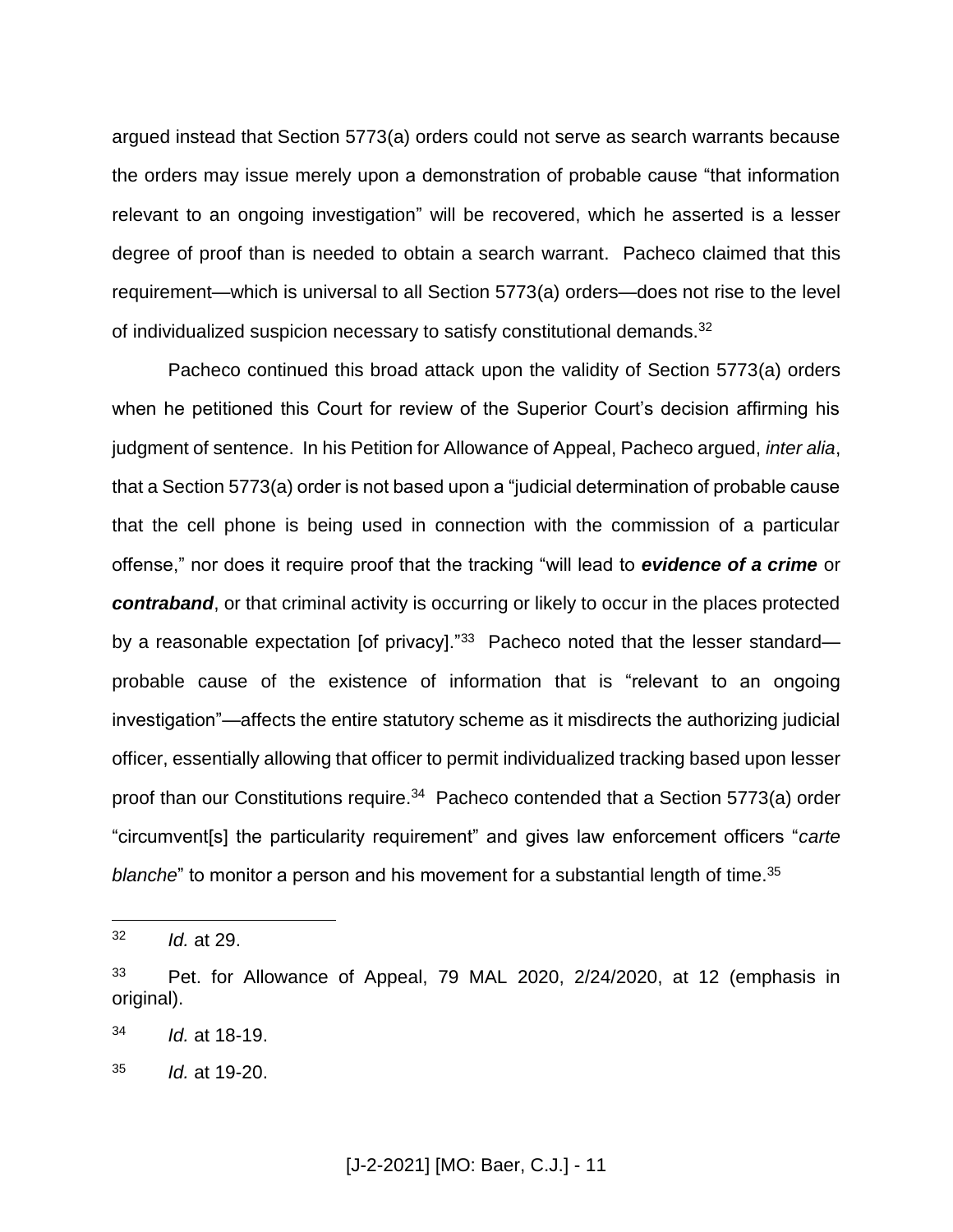We granted *allocatur* to take up Pacheco's broad attack on Section 5773(a). Unsurprisingly, then, in his principal brief Pacheco maintains his criticism of Section 5773(a), which he claims does not authorize the functional equivalent of a search warrant. The vast majority of Pacheco's brief is dedicated to his contention that the elements of a Section 5773(a) order do not add up to a constitutionally valid search warrant.<sup>36</sup> Focusing upon the standard of proof element of Section 5773(a), Pacheco reiterates that, by mere operation of the statute, any resulting order violates the probable cause and particularity requirements of the Fourth Amendment and Article I, Section 8.<sup>37</sup> At almost every turn, Pacheco argues in broad terms, directing his criticisms at the statute facially instead of how it has been applied only in his circumstances. The following is an example:

An [o]rder issued under Section 5773 contains no such safeguards. Review of the statute reflects that [Section] 5773 requires only probable cause that information relevant to an ongoing criminal investigation will be obtained from the targeted telephone; the identity of the person, if known, to whom the phone is leased or whose names is listed on the targeted telephone; and the identity, if known, of the person [who] was the subject of the criminal investigation. A look at these factors reflects that these are wholly different and fall well short of the specificity and particularity normally engendered by a warrant.

Pacheco's Br. at 37. Even the Commonwealth characterizes Pacheco's argument as a

facial challenge to the constitutionality of Section 5773(a).<sup>38</sup>

For reasons unknown, in his reply brief, Pacheco denies that his challenge to Section 5773(a) is a facial one.<sup>39</sup> Because this statement conflicts with the substance of Pacheco's arguments throughout, Pacheco's characterization of his argument causes

 $\overline{a}$ <sup>36</sup> *See* Pacheco's Brief at 25-38.

<sup>37</sup> *Id.* at 26-28.

<sup>38</sup> *See* Commonwealth's Br. at 11.

<sup>39</sup> *See* Pacheco's Reply Br. at 18.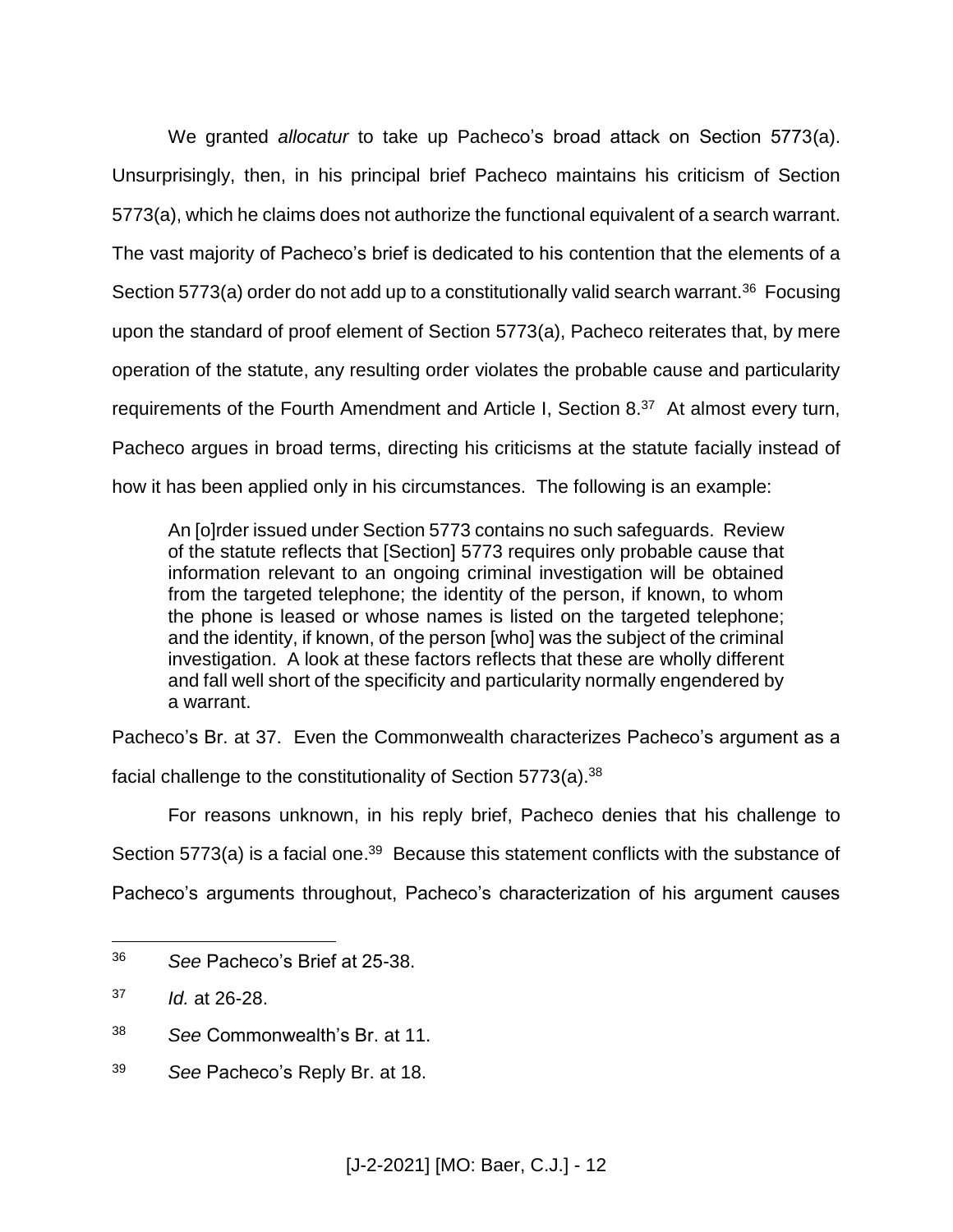even the Majority to do some head-scratching.<sup>40</sup> Nonetheless, rather than resolving this dispute on the merits and deciding the true character of Pacheco's claim, the Majority simply takes Pacheco's late word for it and declines to address the important and novel question presented in this case. I would press on.

Right up until the final section of Pacheco's very last filing in this case, Pacheco has argued two material points: (1) court orders are not equivalent to valid search warrants; and (2) even if they were, Section 5773(a) orders in particular are deficient because the Wiretap Act's probable cause element, by its plain and unambiguous terms, authorizes searches using a standard less than what is constitutionally required. *Dalia* undoubtedly refutes the first point. However, the second issue remains unresolved. Even the most cursory review, such as that set forth above, reveals that Pacheco's argument is a facial challenge. At all relevant times, Pacheco has argued that the probable cause element—as written—constitutionally is insufficient. If true (and, as I explain below, I believe it is), then the statute is unconstitutional each and every time it is used. The thrust of this argument is not now, and has never been, that the probable cause element of Section 5773(a) faltered in this particular instance. The Majority admits as much, noting that Pacheco's "Fourth Amendment challenge is based not upon the orders themselves, but on the statutory language upon which the orders were issued...."<sup>41</sup> Pacheco's claim can only be considered a facial challenge.

Pacheco's last minute mischaracterization of his own argument should be disregarded for two compelling reasons. First, we should not lose sight of the legal paradigm that underlies the merits of this case. Per *Dalia*, a court order, however styled

<sup>40</sup> *See* Maj. Op. at 29 (characterizing Pacheco's claim that he is not raising a facial challenge to Section 5773 as "somewhat inconsistent[]" with the particulars of his argument).

<sup>41</sup> Maj. Op. at 24.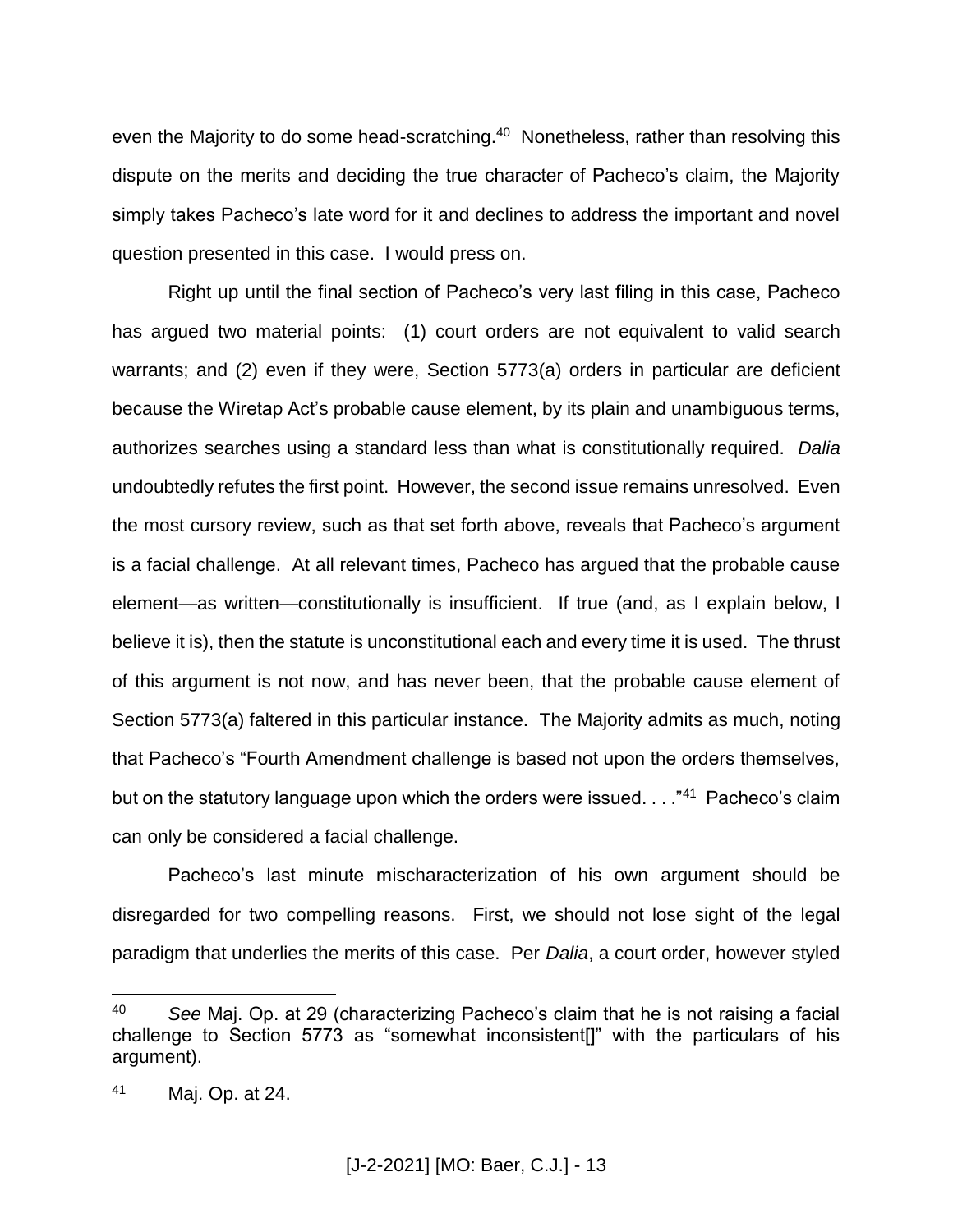or titled, legally can take the place of a search warrant. A court's task in determining whether one can substitute for the other is to go beyond the title, dig below the surface, and ascertain the true character of the document. In other words, we do not automatically cast aside court orders simply because they say "Order" instead of "Search Warrant." We eschew the rigid formalism of definitive titles and magic words. Instead, we scour the averments. We review the sworn statements of affiants. We analyze, we critique, and we apply legal tests. It is the substance of a submission that matters, not the words at the top of the page.

If it is the substance that matters when deciding whether a court order is a search warrant, then it seems at least inconsistent, if not unfair, to uncritically accept Pacheco's erroneous characterization of his own argument on that very same point. Either the substance matters or it doesn't. It cannot matter only for the legal analysis, but not when construing a party's argument pertaining to that legal analysis. There is no principled way to draw that line.

Second, going beyond a party's assertion and deciding on our own the true legal character of an argument is consistent with an aspect of our decision in *Commonwealth v. Brown*. 42 In that case, the Commonwealth conceded that Brown was entitled to commutation of the jury's verdict imposing a death sentence, and believed that such agreement was an act of prosecutorial discretion that obviated the need for this Court to independently review the case.<sup>43</sup> We rejected this position, noting that neither the

<sup>42</sup> 196 A.3d 130 (Pa. 2018).

<sup>43</sup> *Id.* at 143.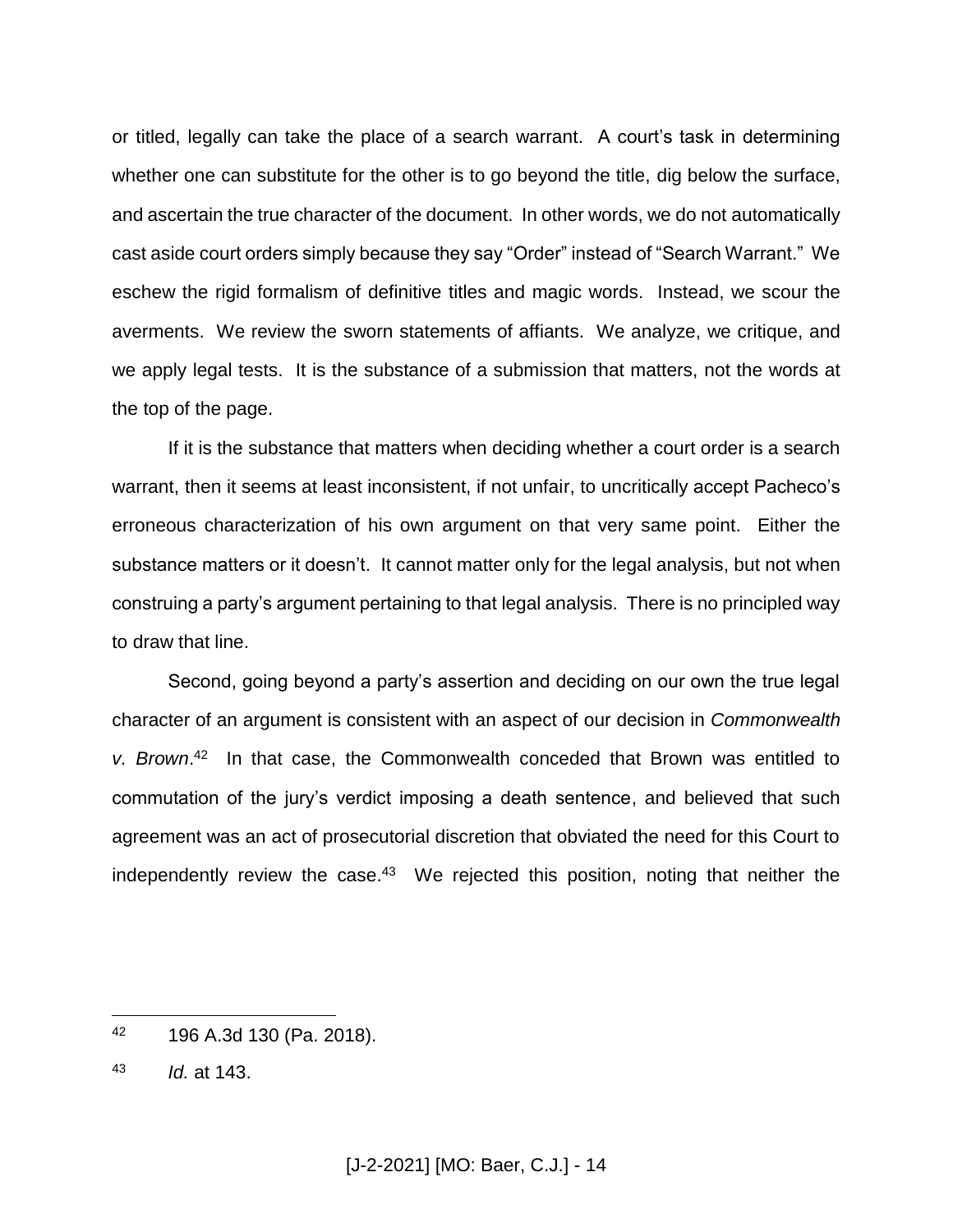language of the statute at issue (the PCRA<sup>44</sup>) nor any controlling precedents supported the notion that a party can remove a legal issue from judicial review by assent. $45$ 

To be sure, there are some differences between *Brown* and this case. In *Brown*, the Commonwealth sought to have this Court rubber-stamp its preferred legal outcome. Here, at issue is the binding effect of a party's characterization of its own argument. But I see no good reason why the ramifications of *Brown* should not apply here. Fairly read, *Brown* stands for the proposition that a party cannot bind this Court, nor can a party remove from this Court its prerogative to make its own decisions and reach its own conclusions. A party's perspective on an issue or in a case is valuable. But that perspective always has been—and remains—persuasive in nature. It has no legally binding effect on this Court. Even when a party is emphatic in its characterization of its position, this Court is not bound by a party's misguided, inaccurate, and last-minute proclamation.<sup>46</sup> It is incumbent upon us to assess cases independently and to reach our own conclusions, as *Brown* demands.

Properly construed, there can be no material dispute as to the character of Pacheco's principal argument. The substance of that argument is as follows: per *Carpenter*, the type of tracking utilized in this case is a search, but because the probable cause element of Section 5773(a) does not meet the minimum constitutional requirements, a Section 5773(a) order can never stand in for a valid search warrant. This argument is in no way dependent upon the particulars of this case, nor upon how the

<sup>44</sup> Post Conviction Relief Act, 42 Pa.C.S. §§ 9541-46.

<sup>45</sup> *Brown*, 196 A.3d at 144-49.

<sup>&</sup>lt;sup>46</sup> To be clear, this case differs from a waiver resulting from the failure to preserve an issue. In those situation, the question is whether an issue is available for this Court to review. The present situation asks this Court to evaluate the legal character of a particular issue or argument, a task that ultimately should be subject to this Court's final determination.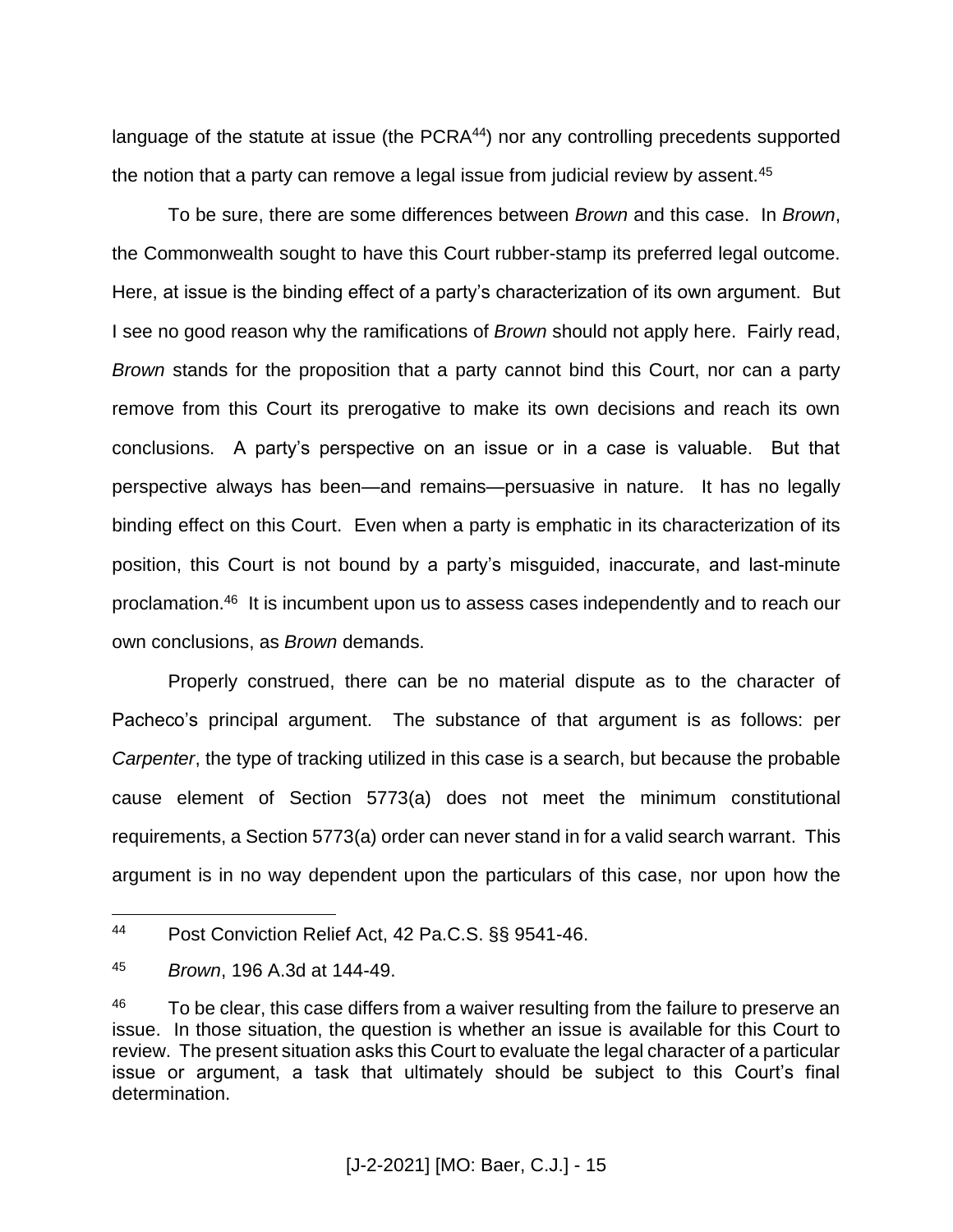order was obtained or executed. The claim is directed at the inadequacy of a statutory element, and, if correct, would mean that the statute would be unconstitutional in every instance. It cannot reasonably be construed as an as-applied challenge, regardless of how Pacheco mischaracterize it at the last minute. I am reminded of the old adage that, if it looks like a duck, swims like a duck, and quacks like a duck, then it's a duck. That same duck can't become a horse merely by calling itself one—it's still a duck.

The consequences of uncritically accepting Pacheco's inaccurate characterization of his argument are troubling. As a general matter, this Court does not take cases to resolve one party's legal problems. We typically review a case in order to resolve novel legal issues that have statewide implications. When we granted review of this case, we did so to decide whether Section 5773(a) orders authorized searches in a manner consistent with the Fourth Amendment, not merely whether Mr. David Pacheco's rights were violated. The answer to that important first question now must await another day. If the statute is unconstitutional—and I believe that it is—it will continue to be used to authorize searches, resulting in countless invasions of privacy and constitutional violations, unless and until the issue returns someday to this Court. These violations will persist because this Court chooses to ignore the substance of the arguments presented to us, and instead opts to accept uncritically Pacheco's flawed understanding and mischaracterization of his own argument. The consequences that result from the Majority's decision to endorse Pacheco's late-game decision to punt this very important issue are unfortunate and avoidable.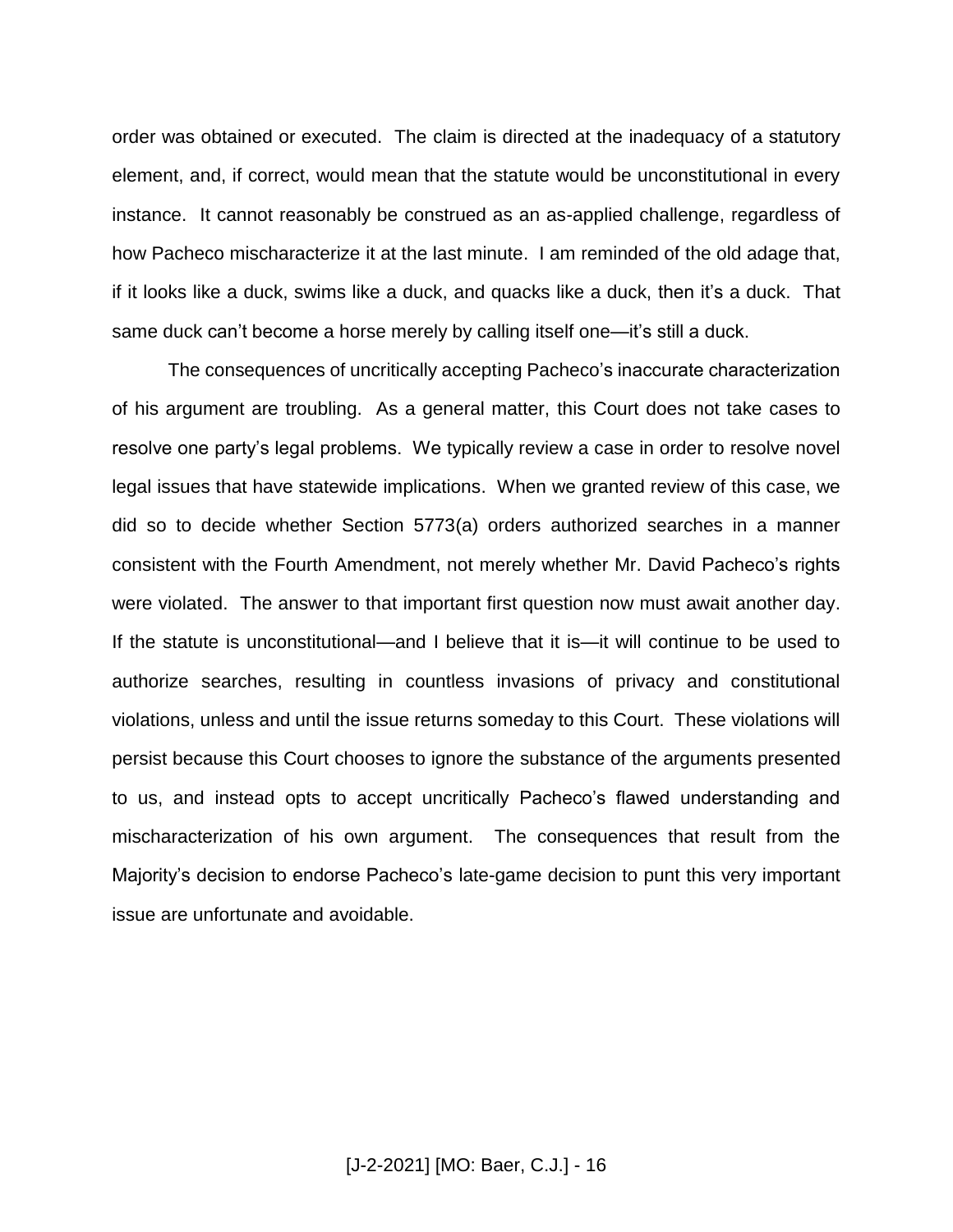Because a facial challenge is preserved, argued, and fully briefed, and is an issue of substantial importance, I would reach that issue.<sup>47</sup> I would find Section 5773(a) unconstitutional. And I would strike it down accordingly.

Among other requirements, following judicial review and approval, Section 5773(a) permits law enforcement officials to track a person in real time after a demonstration of "probable cause to believe that information *relevant to an ongoing criminal* 

 $\overline{a}$  $47$  I fully endorse the Majority's holding that individuals have a reasonable expectation of privacy in the collection of real time CSLI records. *See supra* at 2-3. However, the Majority's ruling can only go so far in resolving this case. Moving forward, it cannot bear the weight that the Majority attempts to place upon it.

The Majority asserts that its opinion compels the Commonwealth to "comply fully with Fourth Amendment constitutional protections" and to "apply Section 5773 in a constitutional manner consistent with this opinion." Maj. Op. at 23 n.17. If the Commonwealth fails to do so, it will "face suppression of the real-time CSLI." *Id*. While I respect the Majority's optimism, I do not share its belief that today's opinion will do what the Majority promises. No one can dispute that the Commonwealth's agents must operate within the bounds of the Fourth Amendment. The problem is that the Majority's opinion does not clearly set those boundaries in the real-time data collection context. Prosecutors and law enforcement officers seeking the collection of real-time CSLI still must proceed according to the terms set forth in Section 5773. That section requires the authority to issue an order—perhaps the functional equivalent of a search warrant—when that authority finds "probable cause to believe that information relevant to an ongoing criminal investigation." 18 Pa.C.S. § 5773(a). Today's Majority decides not to address the constitutionality of this standard. Hence, it stays on the books, and it remains the standard that judges are bound to apply. Without knowing whether this weaker standard comports with the Fourth Amendment, prosecutors, law enforcement agents, and issuing judges are left to guess whether it passes constitutional muster. Only when we decide whether the statutorily mandated standard is constitutional can the Commonwealth's agents (and anyone else) know whether orders issued pursuant to Section 5773 are done "in a constitutional manner." Maj. Op. at 23 n.17. Until then, judges have no choice but to apply what I believe is a constitutionally insufficient standard. There is no sound reason for us to facilitate perpetuation of such unnecessary constitutional violations.

The Majority cannot have it both ways. It cannot assert that its opinion compels the Commonwealth, when seeking a tracking order, to comply fully with the protections of the Fourth Amendment, while at the same time declining to tell the Commonwealth precisely what the Fourth Amendment requires with regard to that tracking order. The case is before us today. I would leave no room for doubt.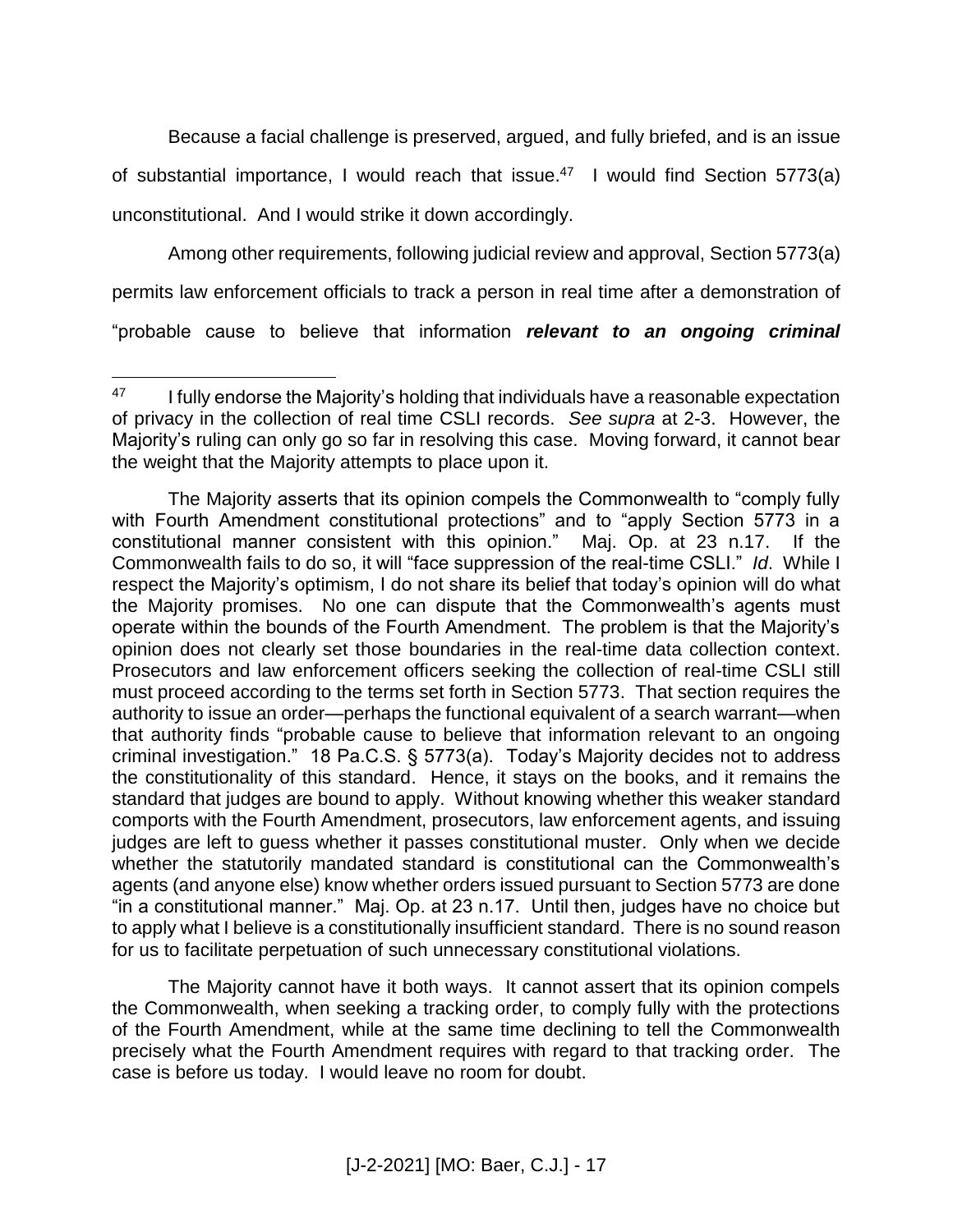investigation<sup>"48</sup> will be found. The question here is whether the highlighted language satisfies basic constitutional standards. It does not.

The Fourth Amendment to the United States Constitution shields individuals from both federal and state governmental<sup>49</sup> violations of their right "to be secure in their persons, houses, papers, and effects, against unreasonable searches and seizures." U.S. CONST. amend. IV. The Fourth Amendment "protects people, not places."<sup>50</sup> Thus, "[w]herever a man may be, he is entitled to know that he will remain free from unreasonable searches and seizures." 51

A search—*i.e.*, an intrusion upon one's reasonable expectation of privacy, such as the real-time collection of CSLI that occurred here—triggers the Fourth Amendment's protections. Review of the constitutionality of a search begins with reasonableness—"the ultimate measure of the constitutionality of a governmental search."<sup>52</sup> The Fourth Amendment's Warrant Clause provides the two principal pillars of reasonableness: probable cause and a search warrant. Together, those requirements "provide the yardstick against which official searches and seizures are to be measured."<sup>53</sup>

Section 5773(a) orders patently require a demonstration of probable cause. However, the inquiry does not end, nor are our Constitutions satisfied, simply by doing a word search that reveals the phrase "probable cause" in the operative statutory section. The question that must be asked is "probable cause as to what?" What is constitutionally

 $\overline{a}$ 

<sup>53</sup> *New Jersey v. T.L.O.*, 469 U.S. 325, 359-60 (1985) (Brennan, J., concurring).

<sup>48</sup> 18 Pa.C.S. § 5773(a).

<sup>49</sup> *See Elkins v. United States*, 364 U.S. 206, 213 (1960).

<sup>50</sup> *Katz v. United States*, 389 U.S. 347, 351 (1967).

<sup>51</sup> *Id.* at 359.

<sup>52</sup> *Vernonia Sch. Dist. 47J v. Acton*, 515 U.S. 646, 652 (1995).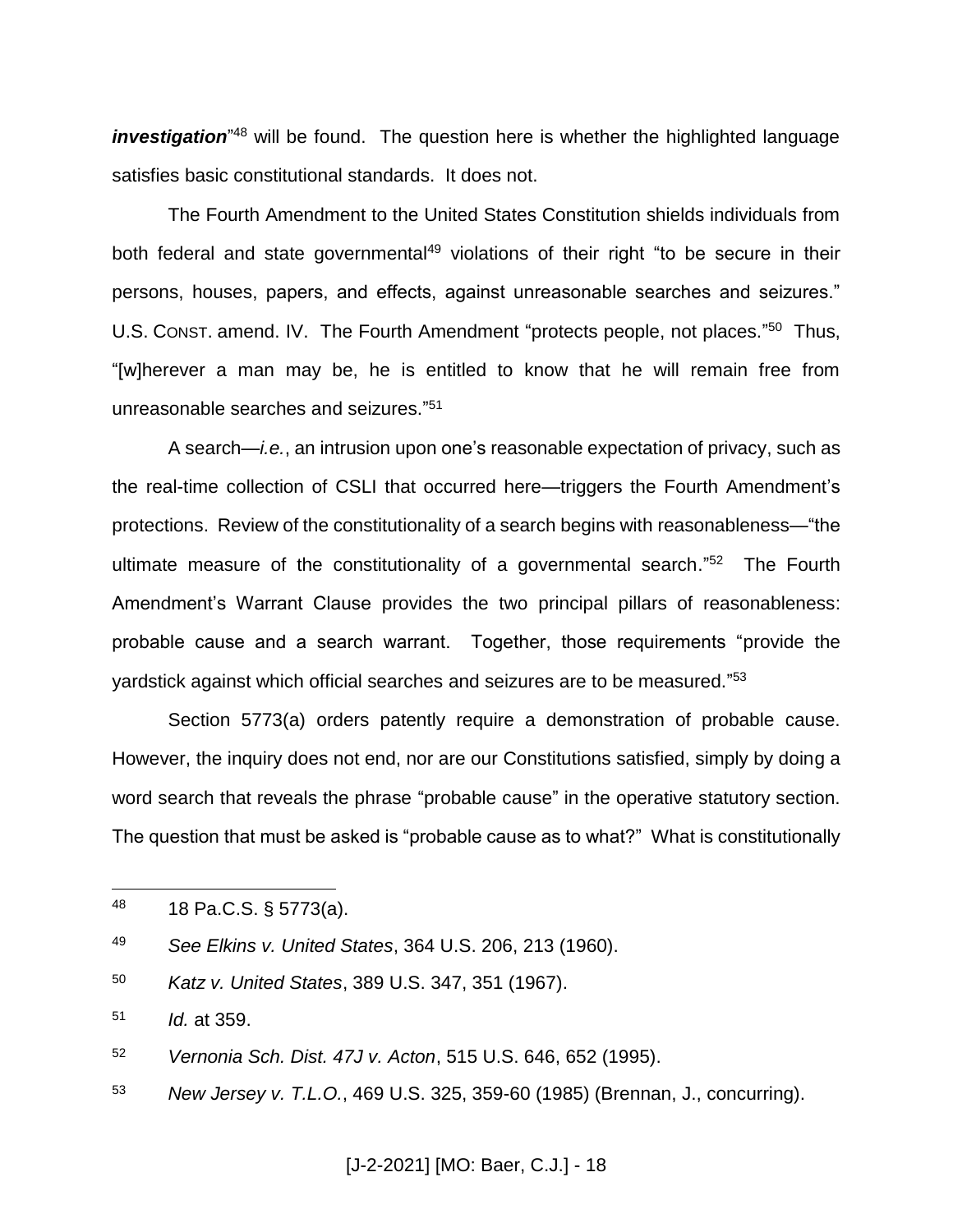sufficient probable cause? Specific to this case, the question is whether a search is constitutional upon a mere showing of probable cause to believe that the search will produce information "relevant to an ongoing criminal investigation." The answer is that our Constitutions require more than relevance to an investigation.

Some examples of the Supreme Court's formulation of probable cause lend strong support to this conclusion. In *Dalia*, the Supreme Court explained that, when seeking a search warrant, law enforcement "must demonstrate to the magistrate their probable cause to believe that '**the evidence sought will aid in a particular apprehension or conviction' for a particular offense**." 54 In *Birchfield v. North Dakota*, the Court noted that search warrants protect a person's privacy by, among other things, ensuring "that a search is not carried out unless a neutral magistrate makes an independent determination that there is **probable cause to believe that evidence will be found**." <sup>55</sup> In *Florida v. Harris*, the Court held that a "police officer has probable cause to conduct a search when the facts available to him would warrant a person of reasonable caution in the belief that **contraband or evidence of a crime is present**."<sup>56</sup> In *Illinois v. Gates*, the Court defined the "task of the issuing magistrate" as determining whether "there is a fair probability that **contraband or evidence of a crime will be found in a particular place**."<sup>57</sup> And in *Brinegar v. United States*, the Court emphasized that probable cause, as a standard, must be "correlative to what must be proved."<sup>58</sup> This requires more than bare suspicions. Thus, the Court explained that probable cause for constitutional purposes exists "where the

<sup>54</sup> 441 U.S. at 255 (quoting *Warden v. Hayden*, 387 U.S. 294, 307 (1967)).

<sup>55</sup> 136 S. Ct. 2160, 2181 (2016) (emphasis added).

<sup>56</sup> 568 U.S. 237, 243 (2013) (emphasis added; cleaned up).

<sup>57</sup> 462 U.S. 213, 238 (1983) (emphasis added).

<sup>58</sup> 338 U.S. 160, 175 (1949).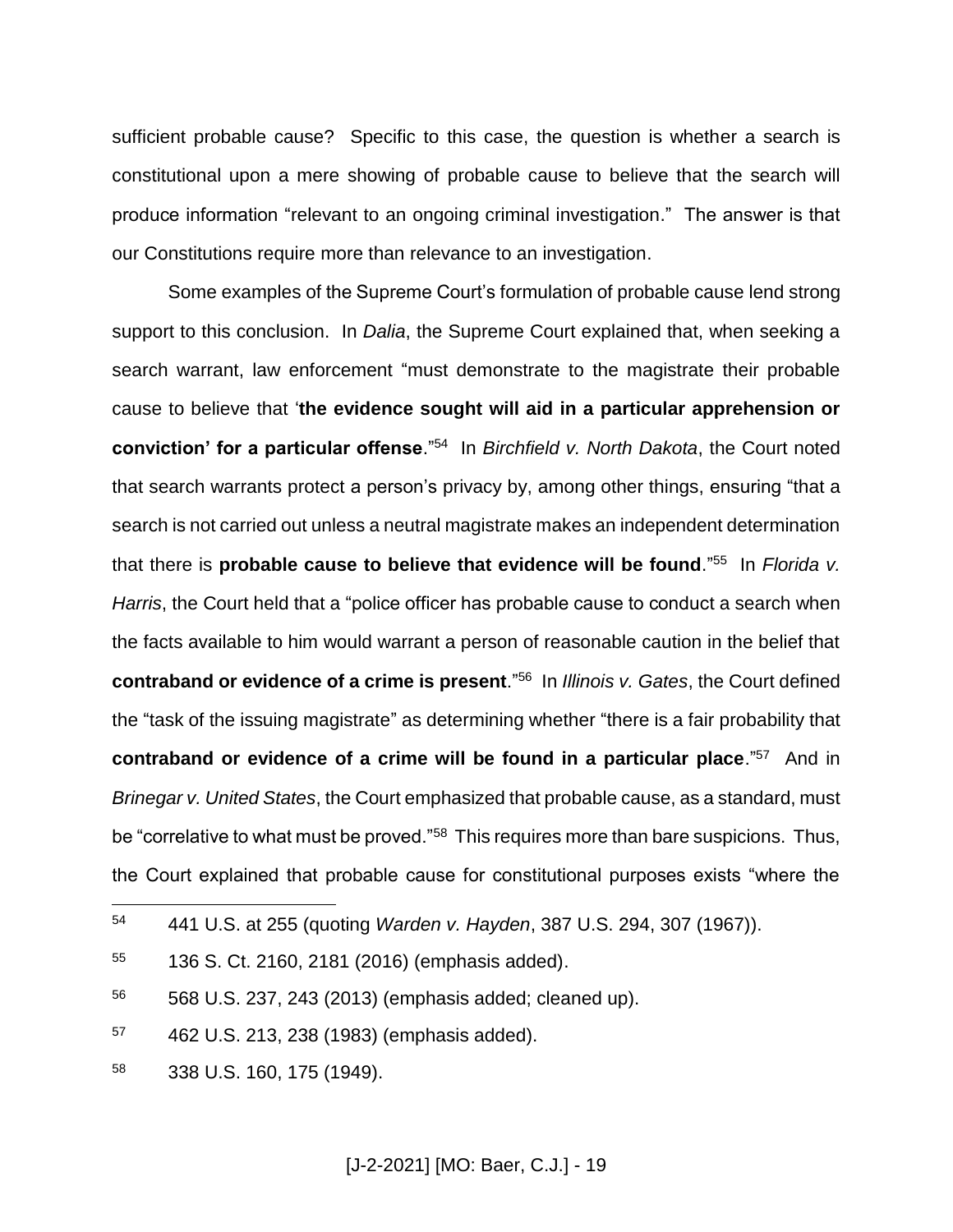facts and circumstances within [the officers'] knowledge and of which they had reasonably trustworthy information [are] sufficient in themselves to warrant a man of reasonable caution **in the belief that an offense has been or is being committed**."<sup>59</sup>

Our cases generally have tracked the Supreme Court's descriptions of probable cause as well. For instance, in *Commonwealth v. Wallace*, we described probable cause as a factual and inferential demonstration that "there is a fair probability that **contraband**  or evidence of a crime will be found in a particular place.<sup>"60</sup> Put simply, probable cause "is a reasonable ground for belief of guilt."<sup>61</sup>

As these few examples demonstrate, our Constitutions generally require law enforcement officers to convince neutral and detached judges that those officers possess sufficient articulable information that a search of a particular location or person probably would produce contraband or specific evidence of a crime at that location or on that person. State actors constitutionally are prohibited from simply searching for any old item for any old reason. The Fourth Amendment limits searches to those predicated upon proof that evidence of criminality likely will be found. Even viewed in a non-technical, common-sense manner, $62$  the probable cause showing must convince the reviewing judicial officer that the search will be directed at specific persons or places, and will target

<sup>59</sup> 338 U.S. at 175-76 (emphasis added; internal quotation mark and citation omitted).

 $60$  42 A.3d 1040, 1048 (Pa. 2012) (emphasis added; cleaned up).

<sup>61</sup> *McCarthy v. De Armit*, 99 Pa. 63, 69 (1881).

<sup>62</sup> *Wallace*, 42 A.3d at 1048.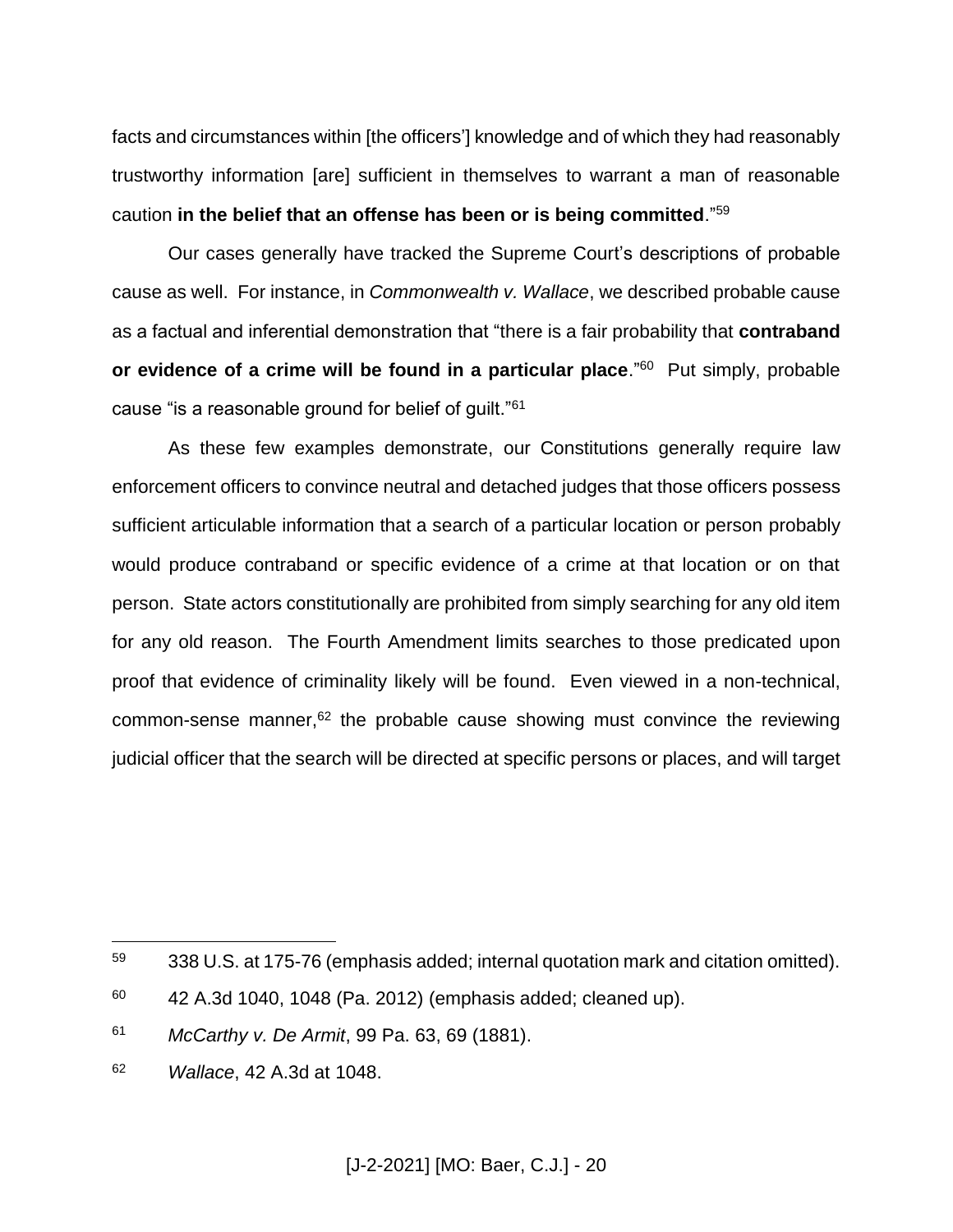particular evidence of criminality, so as to prevent unconstitutionally broad general searches guided only by the discretion of the officers on the beat.<sup>63</sup>

Neither this Court nor the Supreme Court has ever found constitutionally sufficient probable cause only upon a showing that the police might find evidence "relevant to an ongoing criminal investigation<sup>"64</sup> This is no standard at all. It offers no definite boundaries or means by which to cabin an investigator's discretion. It does not require proof that contraband or evidence of a crime will be uncovered from the electronic tracking, which, as demonstrated above, is the cornerstone of the probable cause demonstration. So long as the requesting law enforcement officer can aver that some information that is even tangentially related to some criminal investigation might be discovered by the real-time CSLI records, the element is satisfied. By this standard, law enforcement legally could track—in real time and without meaningful temporal or geographical limitations—any person theoretically related to the target of an ongoing investigation. This would permit law enforcement to track children, spouses, friends, colleagues, cousins, and co-workers. For instance, the officers do not have to prove that the spouse of an investigative target is involved in the criminal activity, or that tracking that spouse would produce contraband or evidence of criminality. All that investigators would have to aver is that tracking these individuals will produce information "relevant to an ongoing investigation."

If further support is needed for those on the fence to conclude that the "relevant to" standard fails on a constitutional level, *Carpenter* settles the matter. The *Carpenter* Court reviewed a provision of the Stored Communications Act similar to Section 5773(a),

<sup>63</sup> *See Coolidge v. New Hampshire*, 403 U.S. 443, 467 (1971) ("Here, the specific evil is the 'general warrant' abhorred by the colonists, and the problem is not that of intrusion per se, but of a general, exploratory rummaging in a person's belongings.").

<sup>64</sup> 18 Pa.C.S. § 5773(a).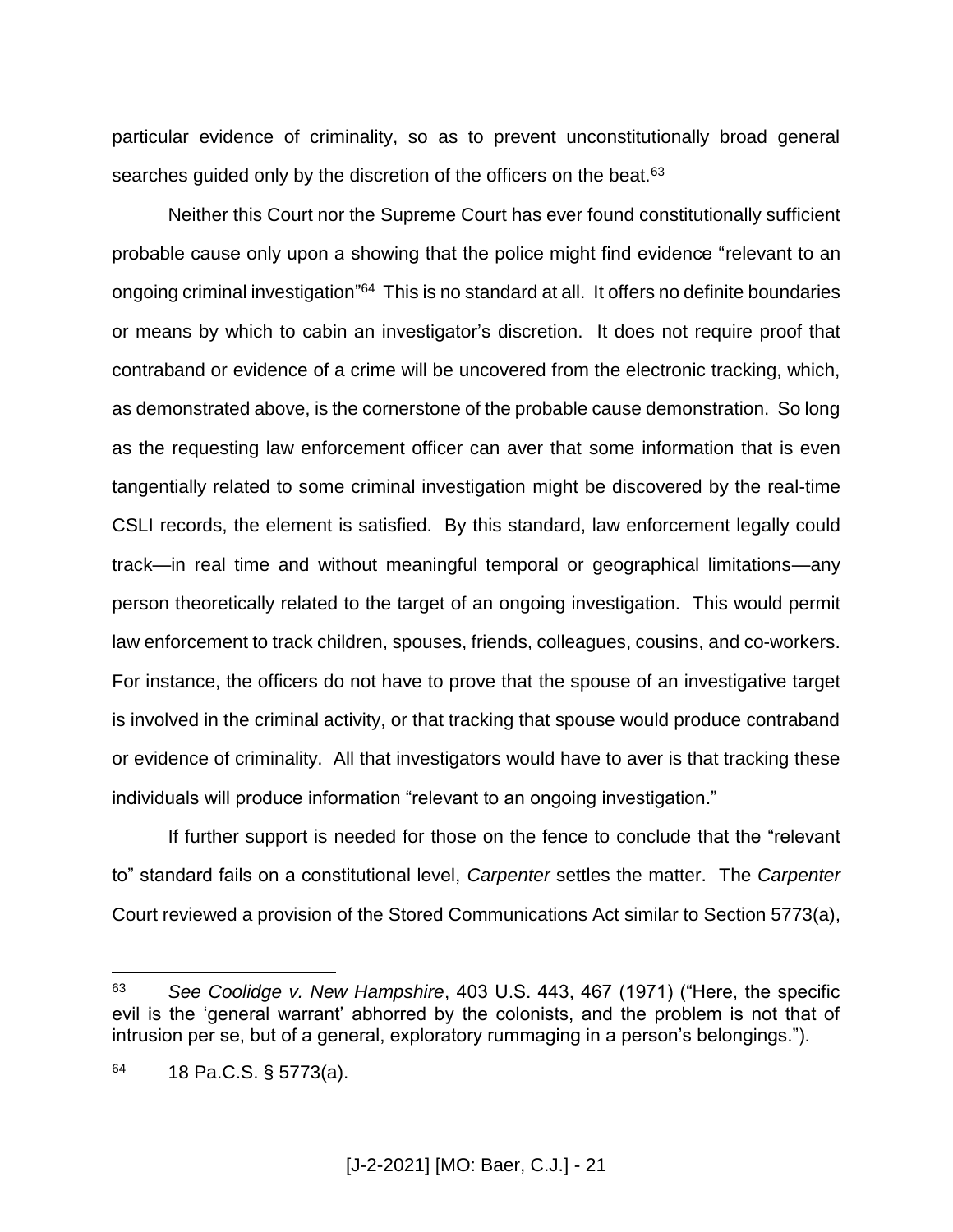which authorized the collection of CSLI upon a showing of "reasonable grounds" to believe that the records were "relevant and material to an ongoing investigation."<sup>65</sup> The Court held that the "reasonable grounds" element fell "well short of the probable cause required for a warrant."<sup>66</sup> Obviously, that specific holding has no application here, as the Wiretap Act uses the term "probable cause" and not "reasonable grounds." However, the Supreme Court did not stop there. The Court looked to the second element—"relevant and material to an ongoing investigation"—which is nearly identical to the provision presently at issue. The *Carpenter* Court emphasized that all requests for a search must contain "some quantum of individualized suspicion" to be constitutionally permissible. $67$ Because the "relevant and meaningful to" portion of the statute required no such individual contemplation, the Court held that the standard was a "gigantic departure from the probable cause rule."<sup>68</sup>

There is no material distinction between the standard condemned by the *Carpenter*  Court and the Wiretap Act's "relevant to" standard. They are identical for constitutional purposes. And just like the now-defunct standard from the Stored Communications Act, Section 5773(a) requires no level of individualized suspicion, represents a "gigantic departure" from minimum constitutional requirements, and "is not a permissible mechanism" for justifying searches and seizures.<sup>69</sup> Accordingly, I would strike down

<sup>66</sup> *Id.*

- <sup>68</sup> *Id.* (cleaned up).
- <sup>69</sup> *Id.*

<sup>65</sup> *Carpenter*, 138 S. Ct. at 2221 (quoting 18 U.S.C. § 2703(d)).

<sup>67</sup> *Id.* (quoting *United States v. Martinez–Fuerte*, 428 U.S. 543, 560-561 (1976)).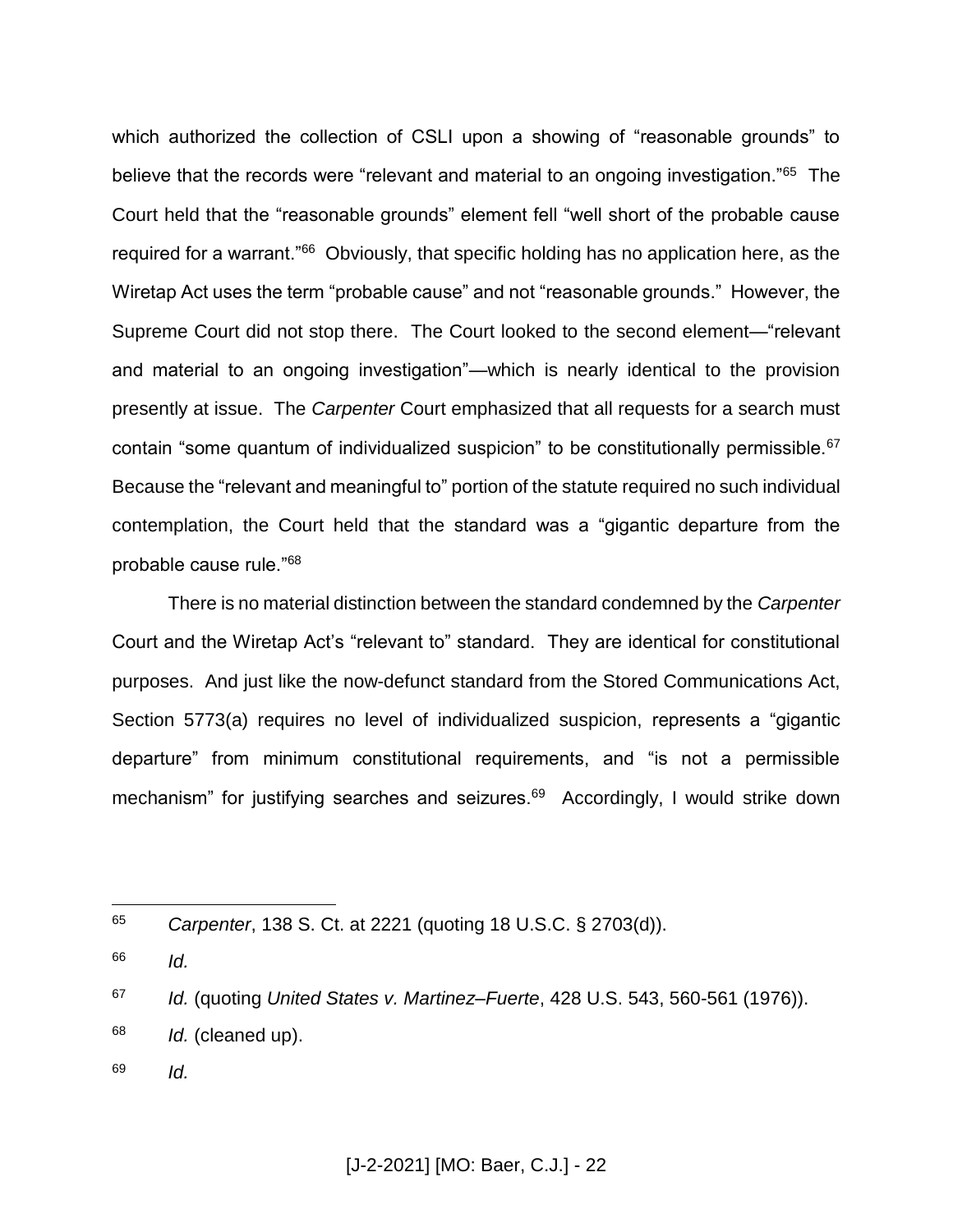Section 5773(a) as facially unconstitutional.<sup>70</sup> By its terms, the section never can authorize the search of a person, *e.g.*, by tracking his or her movements in real time via CSLI, in a constitutional way. Any order issued thereunder, including those authorizing the tracking of Pacheco's travels, necessarily is void *ab initio*.

Because a Section 5773(a) order necessarily is void, there is no need to further analyze whether the Commonwealth adequately demonstrated probable cause here. No amount of probable cause can convert an unlawful order into a constitutional one. It is not the sufficiency of the information supporting the search that has constitutional significance in this instance; it is the process by which all Section 5773(a) orders are issued that is unconstitutional. The fact that an appellate court can scour the record years later and find sufficient cause within the four corners of an affidavit does not validate an otherwise unconstitutionally authorized search. Doing so "bypasses the safeguards provided by an objective predetermination of probable cause, and substitutes instead the far less reliable procedure of an after-the-event justification for the . . . search, too likely to be subtly influenced by the familiar shortcomings of hindsight judgment."<sup>71</sup> Such a *post hoc* review process ignores "the procedure of antecedent justification . . . that is central to the Fourth Amendment."72

 $70$  In addition to failing to afford constitutionally adequate individualized suspicion, Section 5773(a) likely is facially unconstitutional for another reason: it is overbroad. *See Washington State Grange v. Washington State Republican Party*, 552 U.S. 442, 449 (2008); *Clifton v. Allegheny Cty.*, 969 A.2d 1197, 1223, n.36 & 37 (Pa. 2009); and *Commonwealth v. Ickes*, 873 A.2d 698, 702 (Pa. 2005). However, unlike the present facial challenge, Pacheco has never raised or preserved an overbreadth challenge.

<sup>71</sup> *Katz*, 389 U.S. at 358 (omissions in original) (quoting *Beck v. Ohio*, 379 U.S. 89, 96 (1964)).

<sup>72</sup> *Id.* at 359 (omissions in original) (quoting *Osborn v. United States*, 385 U.S. 323, 330 (1966)).